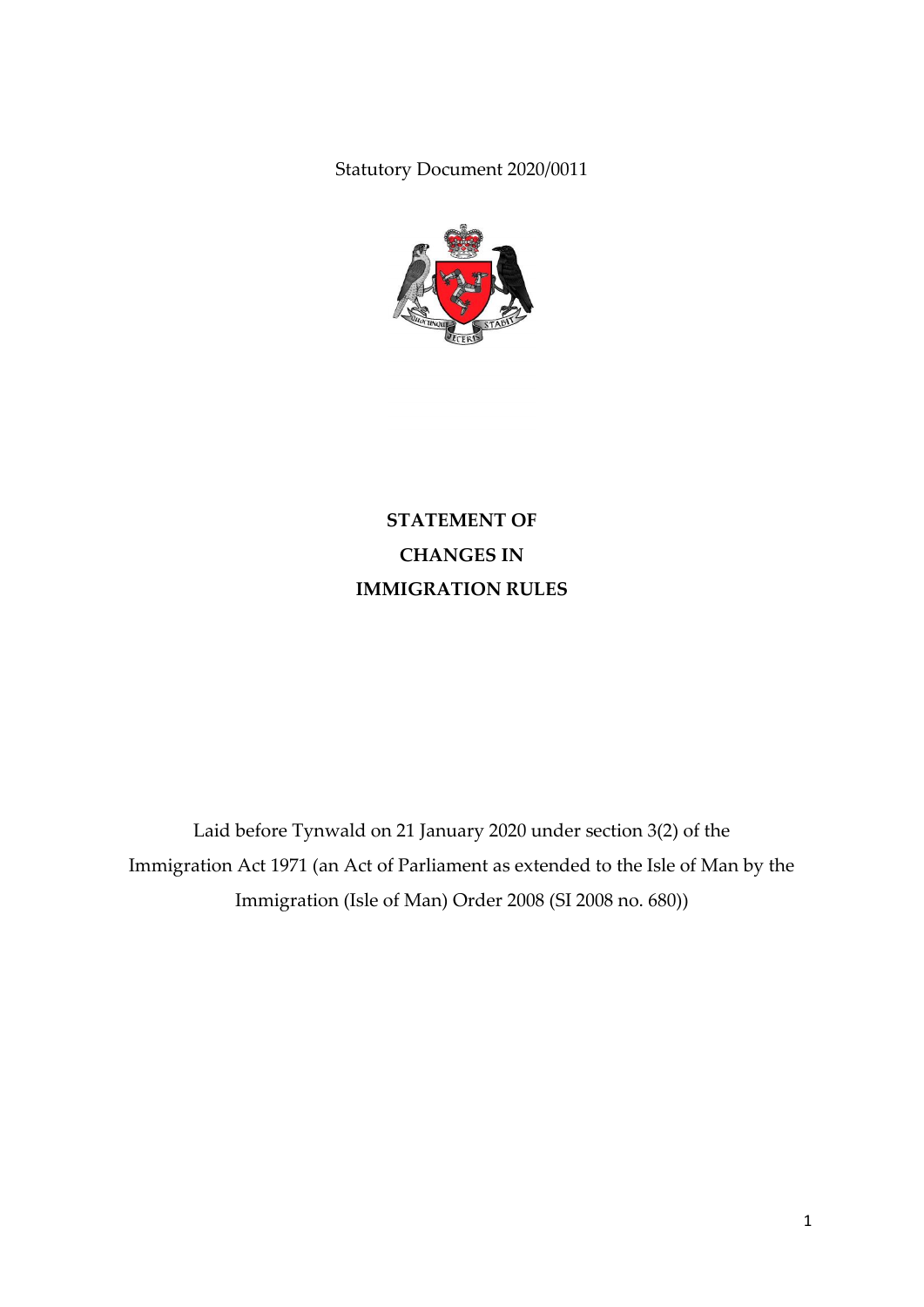The Cabinet Office has made the following changes to the Immigration Rules laid down by it as to the practice to be followed in the administration of the Immigration Act  $1971<sup>1</sup>$  (of Parliament) as it has effect in the Isle of Man<sup>2</sup> for regulating entry into and the stay of persons in the Isle of Man and contained in the Statement laid before Tynwald on 17 May 2005<sup>3</sup> .

# **Commencement**

All changes set out in this Statement take effect on 4 February 2020.

# **Changes to Part 7**

- 7.1 After paragraph 276A03, insert—
	- "276A04. Where a person who has made an application for indefinite leave to remain under this Part does not meet the requirements for indefinite leave to remain but falls to be granted limited leave to remain under this Part on the basis of long residence or private life in the Isle of Man, or outside the rules on Article 8 grounds—
		- (a) the Minister will treat that application for indefinite leave to remain as an application for limited leave to remain;
		- (b) [not used]; and
		- (c) [not used]".
- 7.2 In paragraph 276ADE—
	- (a) in sub-paragraph (1)(i), for "Section S-LTR 1.2 to S-LTR 2.3. and S-LTR.3.1. to S-LTR.4.4.", substitute "Section S-LTR 1.1 to S-LTR 2.2. and S-LTR.3.1. to S-LTR.4.5";
	- (b) in sub-paragraph (1)(iv), after "(discounting any period of imprisonment)", insert "and it would not be reasonable to expect the applicant to leave the Isle of Man".
- 7.3 For sub-paragraph 276DE(a), substitute—
	- "(a) the applicant has been in the Isle of Man with continuous leave on the grounds of private life for a period of at least 120 months. This continuous leave will disregard any current period of overstaying where paragraph 39E of these Rules

**.** 

 $^{1}$  1971 c. 77

<sup>&</sup>lt;sup>2</sup> See the Immigration (Isle of Man) Order (S.I. 2008 No 680)

<sup>3</sup> S.D. 62/05 amended by S.D.692/05, S.D. 442/06, S.D. 547/06, S.D. 781/06, S.D. 871/06, S.D. 124/07, S.D. 303/07, S.D. 534/07, S.D. 02/08, S.D. 500/08, GC 32/09, GC 35/09, GC 14/10, GC 26/10, GC 02/11, SD 518/11, SD 40/12, SD 0288/12, SD 0625/12, SD 0657/12, SD250/13, SD 302/13, SD 345/13 ,SD 2014/0004, SD 2014/0082, SD 2014/241, SD2014/314 , SD2014/324, SD2015/0265, SD2015/0386, SD2016/0092, SD2016/0175, SD5016/0211, SD2017/0066, SD2017/0183, SD2017/0314, SD2018/0084, SD2018/0134, SD2018/0328, SD2019/0119, SD2019/0143 and SD2019/0330.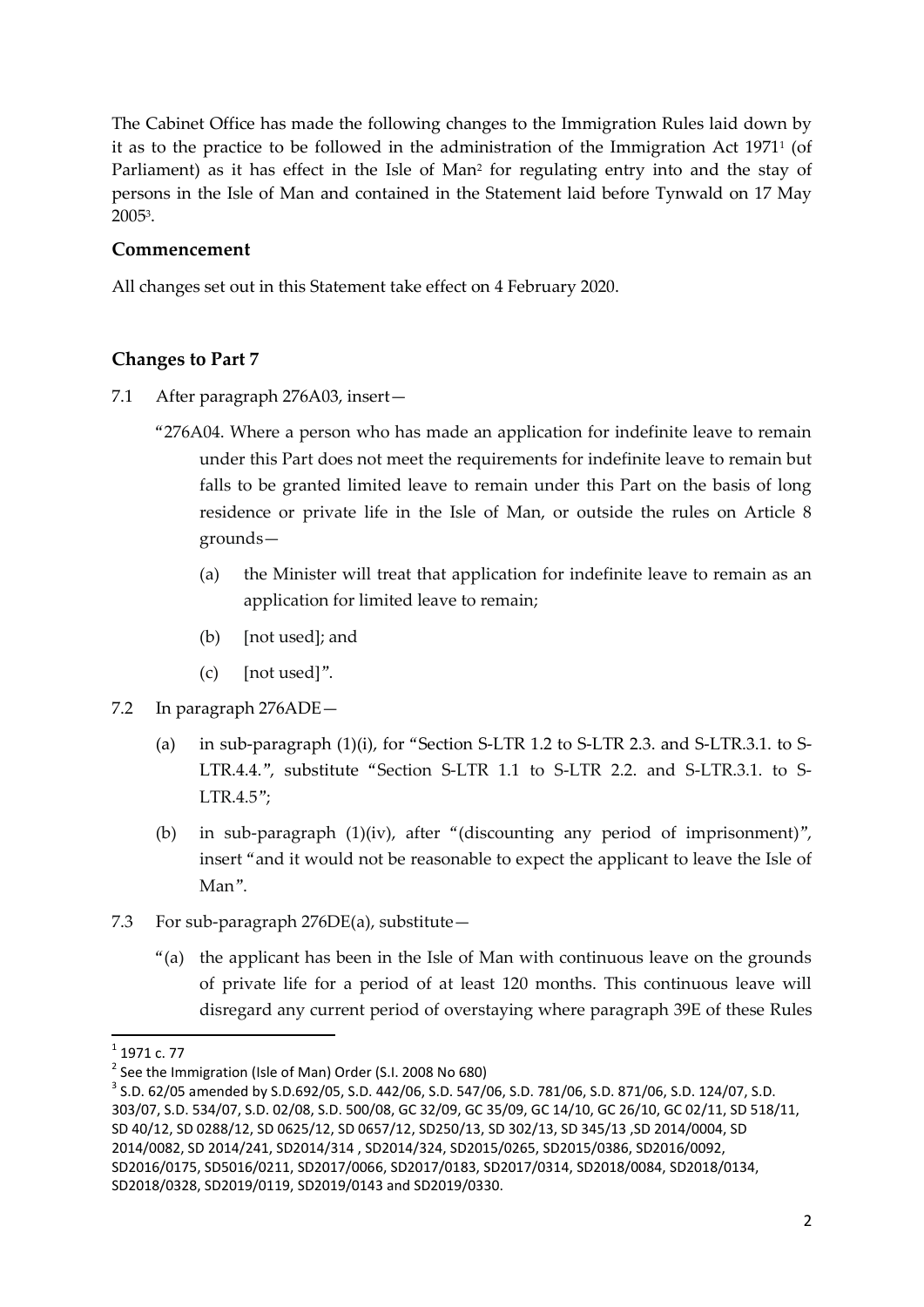applies. Any previous period of overstaying between periods of leave on the grounds of private life will also be disregarded where –

- (i) the further application was made before 4 February 2019 and within 28 days of the expiry of leave; or
- (ii) the further application was made on or after 4 February 2019and paragraph 39E of these Rules applied;".
- 7.4 For sub-paragraph 276DG(b), substitute—
	- "(b) the applicant has not demonstrated sufficient knowledge of the English language or about life in the UK and Islands in accordance with Appendix KoLL,

the applicant may be granted further limited leave to remain on the grounds of private life in the Isle of Man for a period not exceeding 30 months, and subject to a condition of no recourse to public funds unless the Minister considers that the person should not be subject to such a condition.".

### **Changes to Part 8**

- 8.1 In sub-paragraph 298(vii), omit "or 319R".
- 8.2 in paragraph 314—
	- (a) in sub-paragraph (i)(a), after "is being given", insert "or has been given"; and
	- (b) in sub-paragraph (x), omit "or remaining in".

# **Changes to Appendix FM**

FM1. For GEN.1.4., substitute-

"GEN.1.4. In this Appendix "specified" means specified in Appendix FM-SE, unless otherwise stated.".

- FM2. In paragraph GEN.1.6., for "ELTRP.4.1.(a)" substitute "E-LTRP.4.1.(a)".
- FM3. For GEN 1.10, substitute—

"GEN.1.10. Where paragraph GEN.3.1.(2) or GEN.3.2.(3) applies, and the applicant is granted entry clearance or leave to enter or remain under, as appropriate, paragraph D-ECP.1.2., D-LTRP.1.2., D-ECC.1.1., D-LTRC.1.1., D-ECPT.1.2. or D-LTRPT.1.2., that grant of entry clearance or leave to enter or remain will be subject to a condition of no recourse to public funds unless the decision-maker considers, with reference to paragraph GEN.1.11A., that the applicant should not be subject to such a condition.".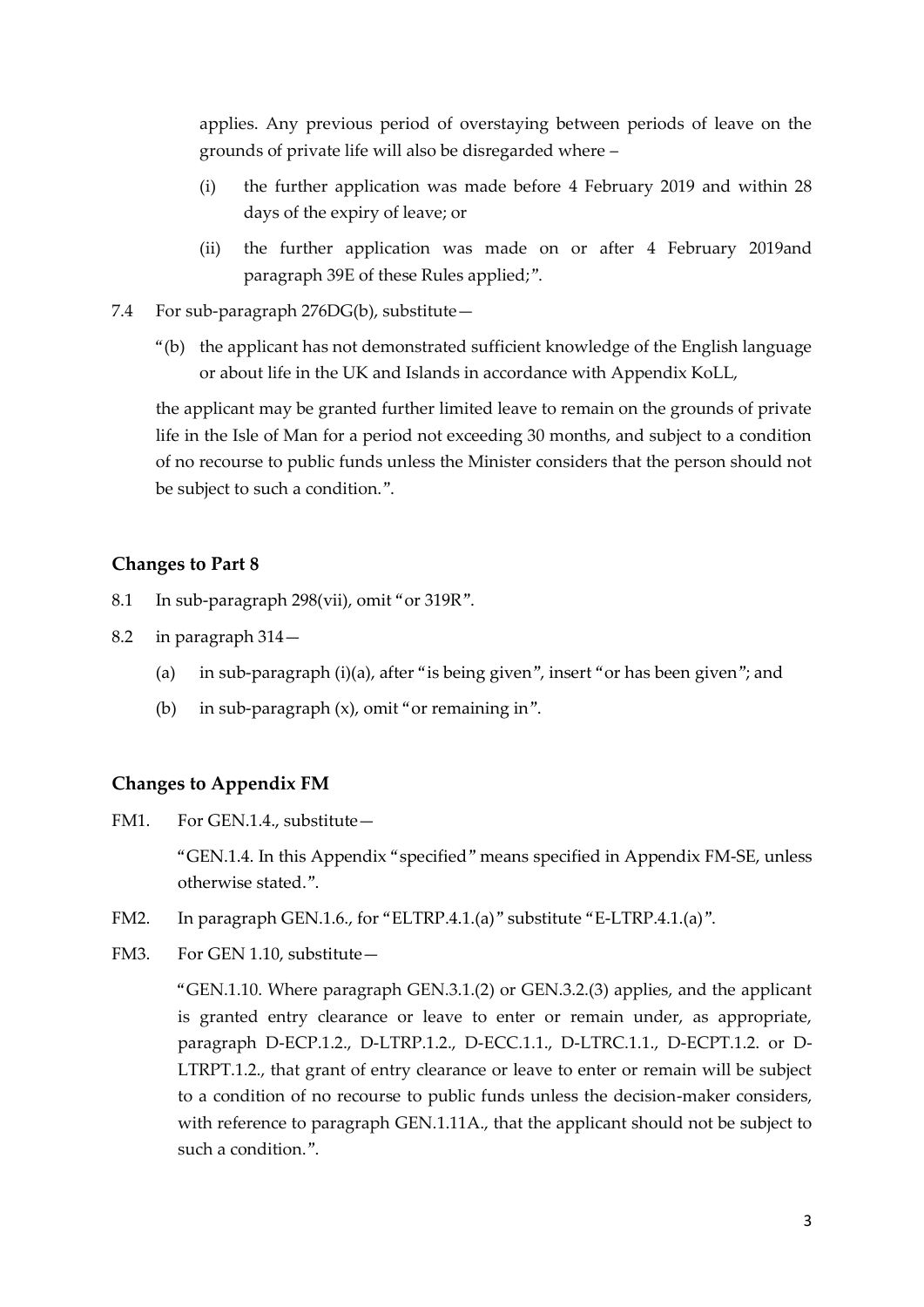- FM4. In paragraph GEN.1.11., omit ", or where an applicant does not meet the requirements of this Appendix as a partner or parent but the decision maker grants entry clearance or leave to enter or remain outside the rules on Article 8 grounds,".
- FM5. After paragraph GEN.1.11., insert—

"GEN.1.11A. Where entry clearance or leave to remain as a partner, child or parent is granted under paragraph D-ECP.1.2., D-LTRP.1.2., D-ECC.1.1., D-LTRC.1.1., D-ECPT.1.2. or D-LTRPT.1.2., it will normally be granted subject to a condition of no recourse to public funds, unless the applicant has provided the decision-maker with—

- (a) satisfactory evidence that the applicant is destitute; or
- (b) satisfactory evidence that there are particularly compelling reasons relating to the welfare of a child of a parent in receipt of a very low income.

For the purposes of this paragraph, a person is destitute if the person does not have adequate accommodation or any means of obtaining it (whether or not the person's other essential living needs are met) or the person has adequate accommodation or the means of obtaining it, but cannot meet the person's other essential living needs.".

FM6. For paragraph GEN.1.13., substitute—

"GEN.1.13. For the purposes of paragraphs D-LTRP.1.1., D-LTRP.1.2., DILRP.1.2., D-LTRPT.1.1., D-LTRPT.1.2. and D-ILRPT.1.2. (excluding a grant of limited leave to remain as a fiancé(e) or proposed civil partner), where at the date of application the applicant has extant leave as a partner or parent (as applicable) granted under this Appendix, the remaining period of that extant leave up to a maximum of 28 days will be added to the period of limited leave to remain granted under that paragraph (which may therefore exceed 30 months).".

- FM7. In paragraph GEN.1.14., omit "(or outside the rules on Article 8 grounds)".
- FM8. After paragraph GEN.1.14., insert—

"GEN.1.15. Where, pursuant to paragraph D-ILRP.1.2., D-ILRP.1.3., D-ILRPT.1.2. or D-ILRPT.1.3., a person who has made an application for indefinite leave to remain under this Appendix does not meet the requirements for indefinite leave to remain but falls to be granted limited leave to remain under those provisions or paragraphs 276ADE(1) to 276DH—

- (a) the Minister will treat that application for indefinite leave to remain as an application for limited leave to remain;
- (b) [not used]; and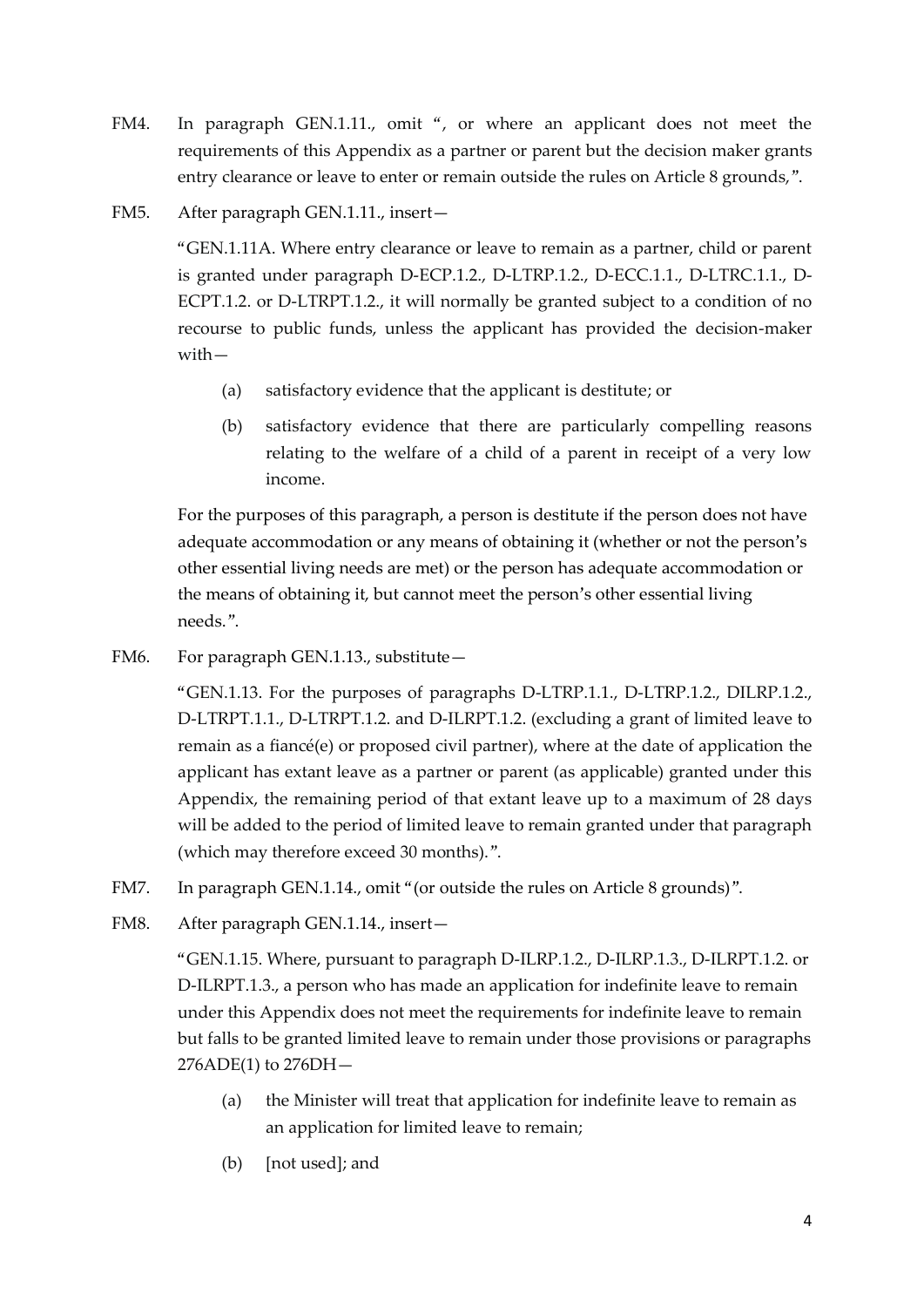(c) [not used]

GEN.1.16. Where an application or claim raising Article 8 is considered under Appendix FM and EX.1. applies, the requirements of paragraphs R-LTRP.1.1.(c) and R-LTRPT.1.1.(c) are not met.".

- FM9. In GEN.2.1., for "The requirements", substitute "Subject to paragraph GEN.2.3., the requirements".
- FM10. In paragraph GEN.2.3.—
	- (a) at the end of sub-paragraph  $(2)(a)$  insert "or";
	- (b) in sub-paragraph  $(2)(b)$ , for "; or ", substitute "."; and
	- (c) omit sub-paragraph (c).
- FM11. After paragraph GEN.2.3., insert—

#### "**Exceptional circumstances**

GEN.3.1.(1) Where—

- (a) the financial requirement in paragraph E-ECP.3.1., E-LTRP.3.1. (in the context of an application for limited leave to remain as a partner), E-ECC.2.1. or E-LTRC.2.1. applies, and is not met from the specified sources referred to in the relevant paragraph; and
- (b) it is evident from the information provided by the applicant that there are exceptional circumstances which could render refusal of entry clearance or leave to remain a breach of Article 8 of the European Convention on Human Rights, because such refusal could result in unjustifiably harsh consequences for the applicant, their partner or a relevant child; then

the decision-maker must consider whether such financial requirement is met through taking into account the sources of income, financial support or funds set out in paragraph 21A(2) of Appendix FM-SE (subject to the considerations in sub-paragraphs (3) to (8) of that paragraph).

(2) Where the financial requirement in paragraph E-ECP.3.1., E-LTRP.3.1. (in the context of an application for limited leave to remain as a partner), E-ECC.2.1. or E-LTRC.2.1. is met following consideration under subparagraph (1) (and provided that the other relevant requirements of the Immigration Rules are also met), the applicant will be granted entry clearance or leave to remain under, as appropriate, paragraph D-ECP.1.2., D-LTRP.1.2., D-ECC.1.1. or D-LTRC.1.1. or paragraph 315 or 316B of the Immigration Rules.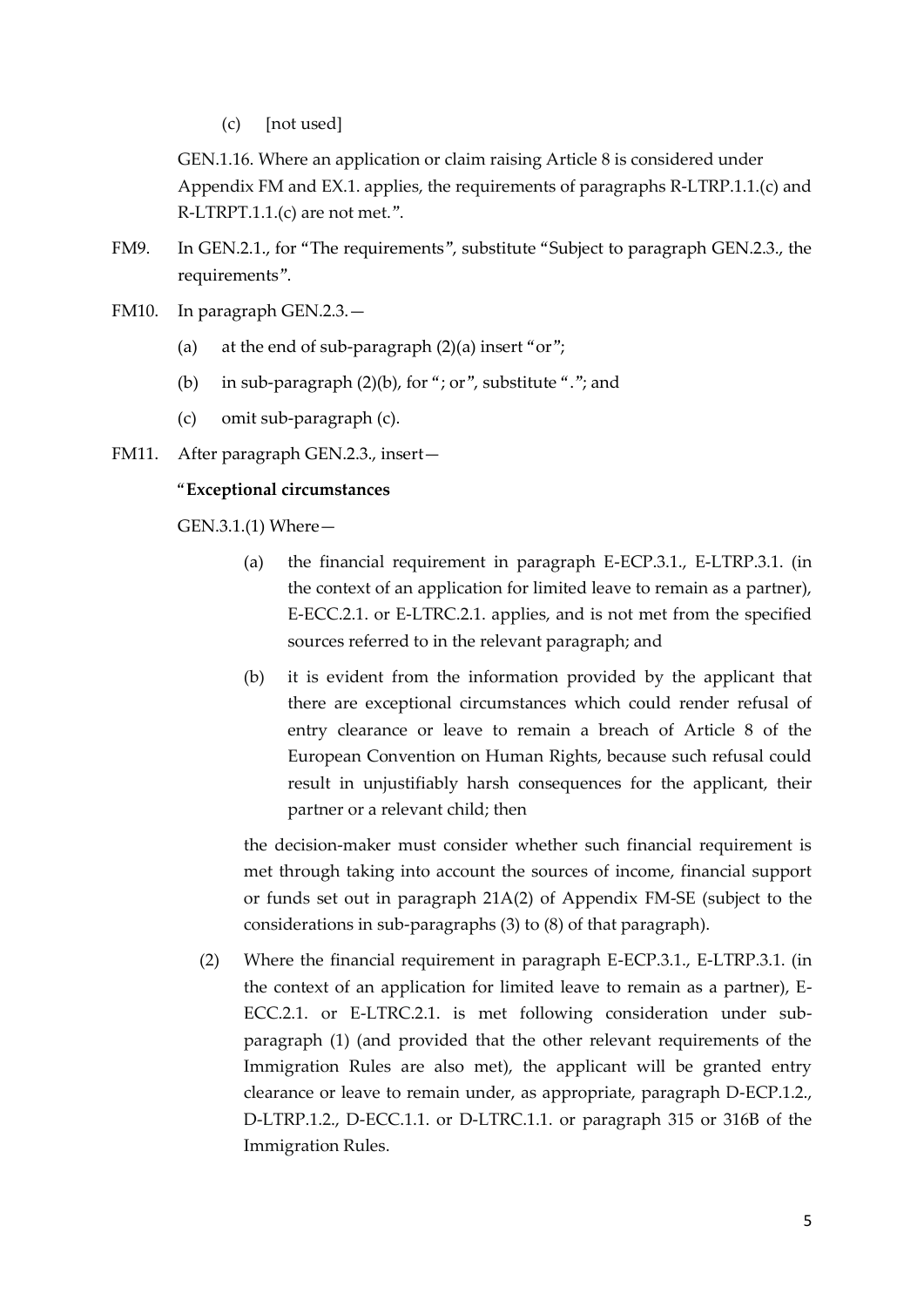- GEN.3.2. (1) Subject to sub-paragraph (4), where an application for entry clearance or leave to enter or remain made under this Appendix, or an application for leave to remain which has otherwise been considered under this Appendix, does not otherwise meet the requirements of this Appendix or Part 9 of the Rules, the decision-maker must consider whether the circumstances in sub-paragraph (2) apply.
	- (2) Where sub-paragraph (1) above applies, the decision-maker must consider, on the basis of the information provided by the applicant, whether there are exceptional circumstances which would render refusal of entry clearance, or leave to enter or remain, a breach of Article 8 of the European Convention on Human Rights, because such refusal would result in unjustifiably harsh consequences for the applicant, their partner, a relevant child or another family member whose Article 8 rights it is evident from that information would be affected by a decision to refuse the application.
	- (3) Where the exceptional circumstances referred to in sub-paragraph (2) above apply, the applicant will be granted entry clearance or leave to enter or remain under, as appropriate, paragraph D-ECP.1.2., D-LTRP.1.2., D-ECC.1.1., D-LTRC.1.1., D-ECPT.1.2., D-LTRPT.1.2., D-ECDR.1.1. or D-ECDR.1.2.
	- (4) This paragraph does not apply in the context of applications made under section BPILR or DVILR.
- GEN.3.3.(1) In considering an application for entry clearance or leave to enter or remain where paragraph GEN.3.1. or GEN.3.2. applies, the decision-maker must take into account, as a primary consideration, the best interests of any relevant child.
	- (2) In paragraphs GEN.3.1. and GEN.3.2., and this paragraph, "relevant child" means a person who—
		- (a) is under the age of 18 years at the date of the application; and
		- (b) it is evident from the information provided by the applicant would be affected by a decision to refuse the application.".
- FM12. In paragraph S-EC.1.4., omit "Where this paragraph applies, unless refusal would be contrary to the Human Rights Convention or the Convention and Protocol Relating to the Status of Refugees, it will only be in exceptional circumstances that the public interest in maintaining refusal will be outweighed by compelling factors.".
- FM13. In paragraph S-EC.1.5., omit the first occurrence of "or".
- FM14. In paragraph S-EC.1.6., for "wih", substitute "with".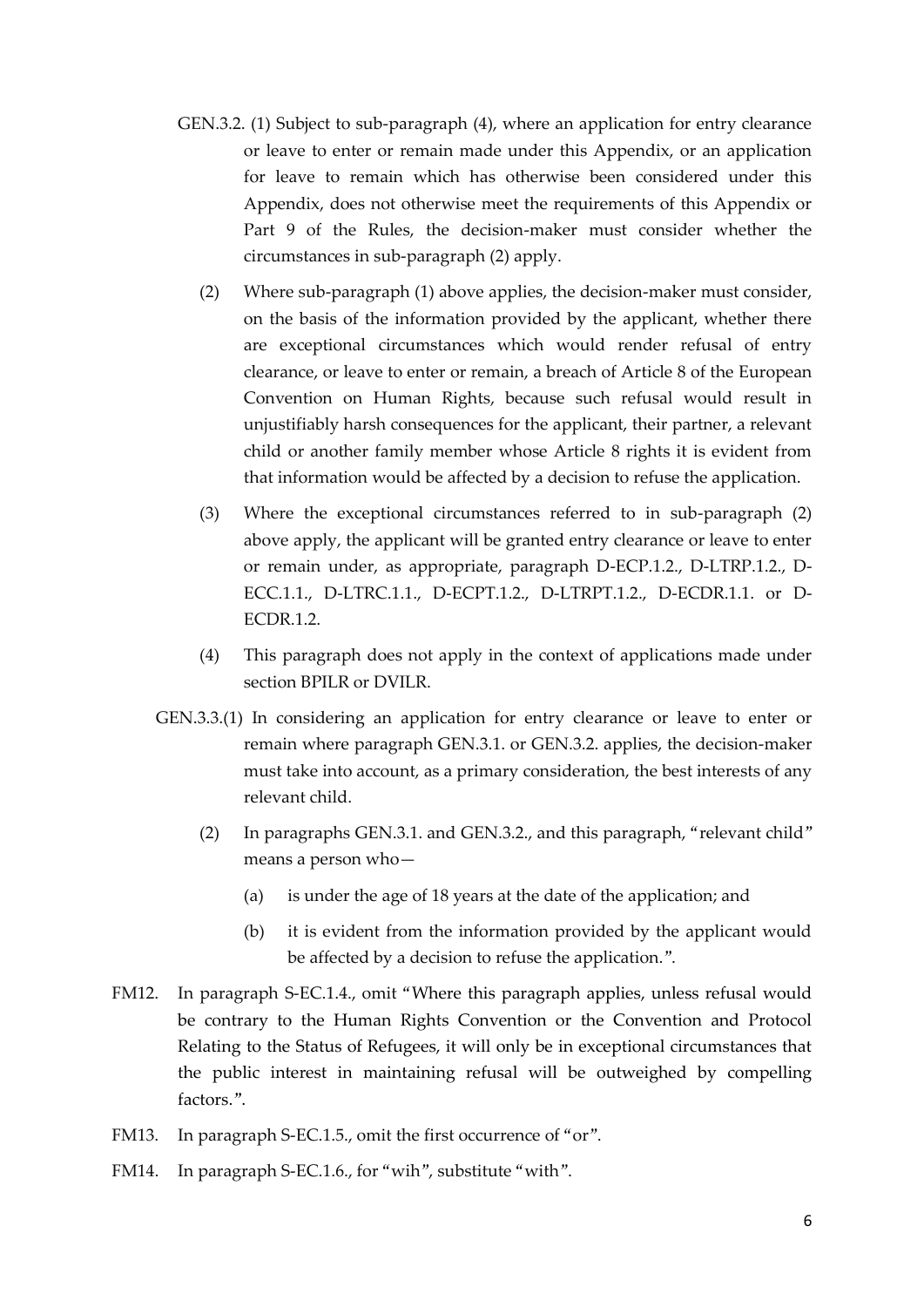- FM15. In sub-paragraph E-ECP.3.1.(d), for "Immigration (EEA) Regulations 2008", substitute "EEA Regulations".
- FM16. In sub-paragraph E-ECP.3.3.(b), omit "specified".
- FM17. In sub-paragraph E-ECP.3.4., omit "specified".
- FM18. In sub-paragraph E-ECP.4.1.(d), for "EECP.4.2.", substitute "E-ECP.4.2.".
- FM19. For paragraphs D-ECP.1.1. and D-ECP.1.2., substitute—

"D-ECP.1.1. Except where paragraph GEN.3.1.(2) or GEN.3.2.(3) of this Appendix applies, an applicant who meets the requirements for entry clearance as a partner (other than as a fiancé(e) or proposed civil partner) will be granted entry clearance for an initial period not exceeding 33 months, and subject to a condition of no recourse to public funds, and they will be eligible to apply for settlement after a continuous period of at least 60 months in the Isle of Man with leave to enter granted on the basis of such entry clearance or with limited leave to remain as a partner granted under paragraph D-LTRP.1.1. (excluding in all cases any period of leave to enter or limited leave to remain as a fiancé(e) or proposed civil partner); or, where the applicant is a fiancé(e) or proposed civil partner, the applicant will be granted entry clearance for a period not exceeding 6 months, and subject to a prohibition on employment and a condition of no recourse to public funds.

D-ECP.1.2. Where paragraph GEN.3.1.(2) or GEN.3.2.(3) of this Appendix applies, an applicant who meets the requirements for entry clearance as a partner (other than as a fiancé(e) or proposed civil partner) will be granted entry clearance for an initial period not exceeding 33 months, and subject to a condition of no recourse to public funds unless the decision-maker considers, with reference to paragraph GEN.1.11A., that the applicant should not be subject to such a condition, and they will be eligible to apply for settlement after a continuous period of at least 120 months in the Isle of Man with leave to enter granted on the basis of such entry clearance or of entry clearance granted under paragraph D-ECP.1.1. or with limited leave to remain as a partner granted under paragraph D-LTRP.1.1. or D-LTRP.1.2. (excluding in all cases any period of leave to enter or limited leave to remain as a fiancé(e) or proposed civil partner); or, where the applicant is a fiancé(e) or proposed civil partner, the applicant will be granted entry clearance for a period not exceeding 6 months, and subject to a prohibition on employment and a condition of no recourse to public funds.

D-ECP.1.3. If the applicant does not meet the requirements for entry clearance as a partner, the application will be refused.".

FM20. In sub-paragraph R-LTRP.1.1(d)(ii), for "E-LTRP.2.1.", substitute "E-LTRP.2.1-2.2.; and".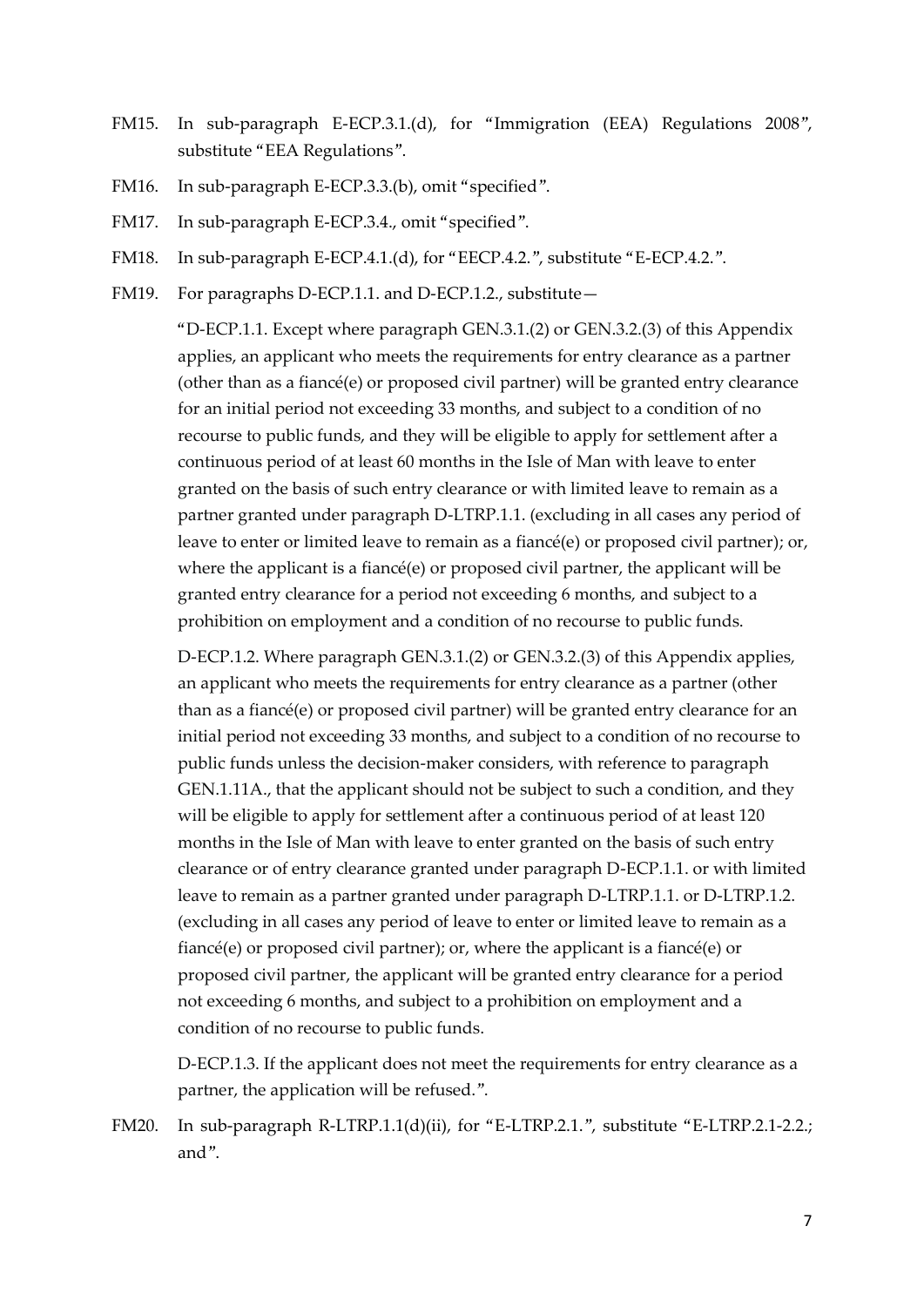- FM21. For sub-paragraphs S-LTR.1.7.(b) and (c), substitute  $-$ 
	- "(b) provide information;
	- (c) provide physical data; or
	- (d) undergo a medical examination or provide a medical report.".
- FM22. In paragraph S-LTR.2.1., for "2.5", substitute "2.4".
- FM23. Omit paragraph S-LTR.2.5.
- FM24. After paragraph E-LTRP.1.11., insert—

"E-LTRP.1.12. The applicant's partner cannot be the applicant's fiancé(e) or proposed civil partner, unless the applicant was granted entry clearance as that person's fiancé(e) or proposed civil partner.".

- FM25. In sub-paragraph E-LTRP.3.1.(d), for "Immigration (EEA) Regulations 2006", substitute "EEA Regulations".
- FM26. In sub-paragraph E-LTRP.3.3.(b), omit "specified".
- FM27. In paragraph E-LTRP.3.4., omit "specified".
- FM28. In paragraph E-LTRP.4.1A.—
	- (a) in sub-paragraph (i), for "E-LTRP.4.1.(b) or E-LTRPT.5.1.(b)", substitute "E-ECP.4.1.(b), E-LTRP.4.1.(b), E-ECPT.4.1.(b) or E-LTRPT.5.1.(b) on the basis that they had passed an English language test in speaking and listening at level A1 of the Common European Framework of Reference for Languages"; and
	- (b) at the end of sub-paragraph (d), insert—
		- $\mathcal{C}$ ;

unless paragraph EX.1. applies.".

FM29. For paragraphs D-LTRP.1.1. and D-LTRP.1.2., substitute—

"D-LTRP.1.1. If the applicant meets the requirements in paragraph R-LTRP.1.1.(a) to (c) for limited leave to remain as a partner the applicant will be granted limited leave to remain for a period not exceeding 30 months, and subject to a condition of no recourse to public funds, and they will be eligible to apply for settlement after a continuous period of at least 60 months with such leave or in the Isle of Man with leave to enter granted on the basis of entry clearance granted under paragraph D-ECP.1.1. (excluding in all cases any period of leave to enter or limited leave to remain as a fiancé(e) or proposed civil partner); or, if paragraph E-LTRP.1.11. applies, the applicant will be granted limited leave for a period not exceeding 6 months and subject to a condition of no recourse to public funds and a prohibition on employment.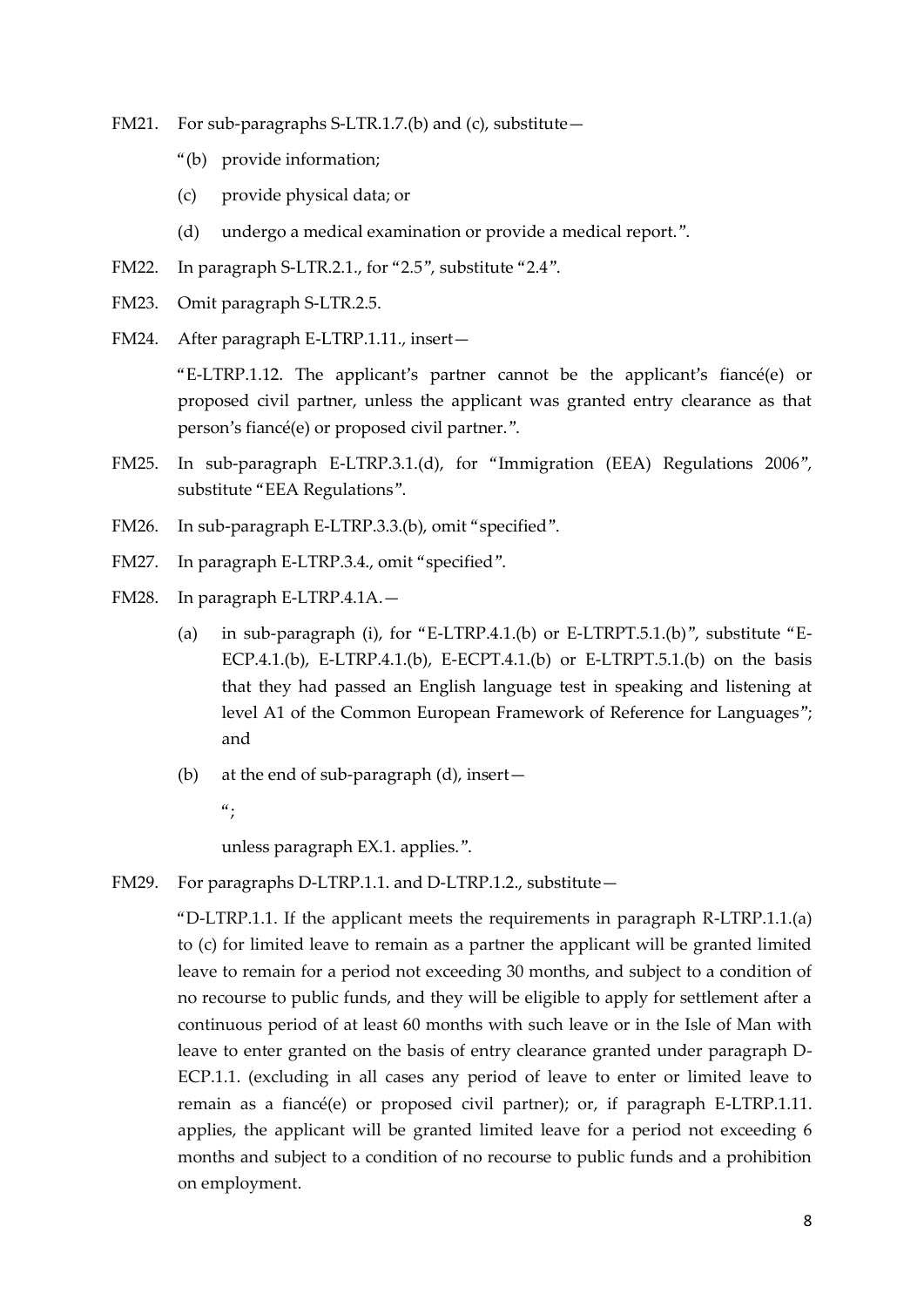D-LTRP.1.2. If the applicant meets the requirements in paragraph R-LTRP.1.1.(a), (b) and (d) for limited leave to remain as a partner, or paragraph GEN.3.1.(2) or GEN.3.2.(3) applies to an applicant for leave to remain as a partner, the applicant will be granted leave to remain for a period not exceeding 30 months and subject to a condition of no recourse to public funds unless the decision-maker considers, with reference to paragraph GEN.1.11A., that the applicant should not be subject to such a condition, and they will be eligible to apply for settlement after a continuous period of at least 120 months in the Isle of Man with such leave, with limited leave to remain as a partner granted under paragraph D-LTRP.1.1., or in the Isle of Man with leave to enter granted on the basis of entry clearance as a partner granted under paragraph D-ECP1.1. or D-ECP.1.2. (excluding in all cases any period of leave to enter or limited leave to remain as a fiancé(e) or proposed civil partner); or, if paragraph E-LTRP.1.11. applies, the applicant will be granted limited leave for a period not exceeding 6 months and subject to a condition of no recourse to public funds and a prohibition on employment.".

- FM30. In paragraph R-ILRP.1.1.—
	- (a) at the end of sub-paragraph (c), insert "and"; and
	- (b) omit sub-paragraph (d).
- FM31. In paragraph S-ILR.4.3.—
	- (a) omit "from the Secretary of State"; and
	- (b) for "United Kingdom", substitute "Isle of Man or United Kingdom".
- FM32. For paragraph E-ILRP.1.3., substitute—

"E-ILRP.1.3. (1) Subject to sub-paragraph (2), the applicant must, at the date of application, have completed a continuous period of either—

(a) at least 60 months in the Isle of Man with—

(i) leave to enter granted on the basis of entry clearance as a partner granted under paragraph D-ECP.1.1.; or

(ii) limited leave to remain as a partner granted under paragraph D-LTRP.1.1.; or

(iii) a combination of (i) and (ii); or

(b) at least 120 months in the Isle of Man with—

(i) leave to enter granted on the basis of entry clearance as a partner granted under paragraph D-ECP.1.1. or D-ECP.1.2.; or

(ii) limited leave to remain as a partner granted under paragraph D-LTRP.1.1. or D-LTRP.1.2.; or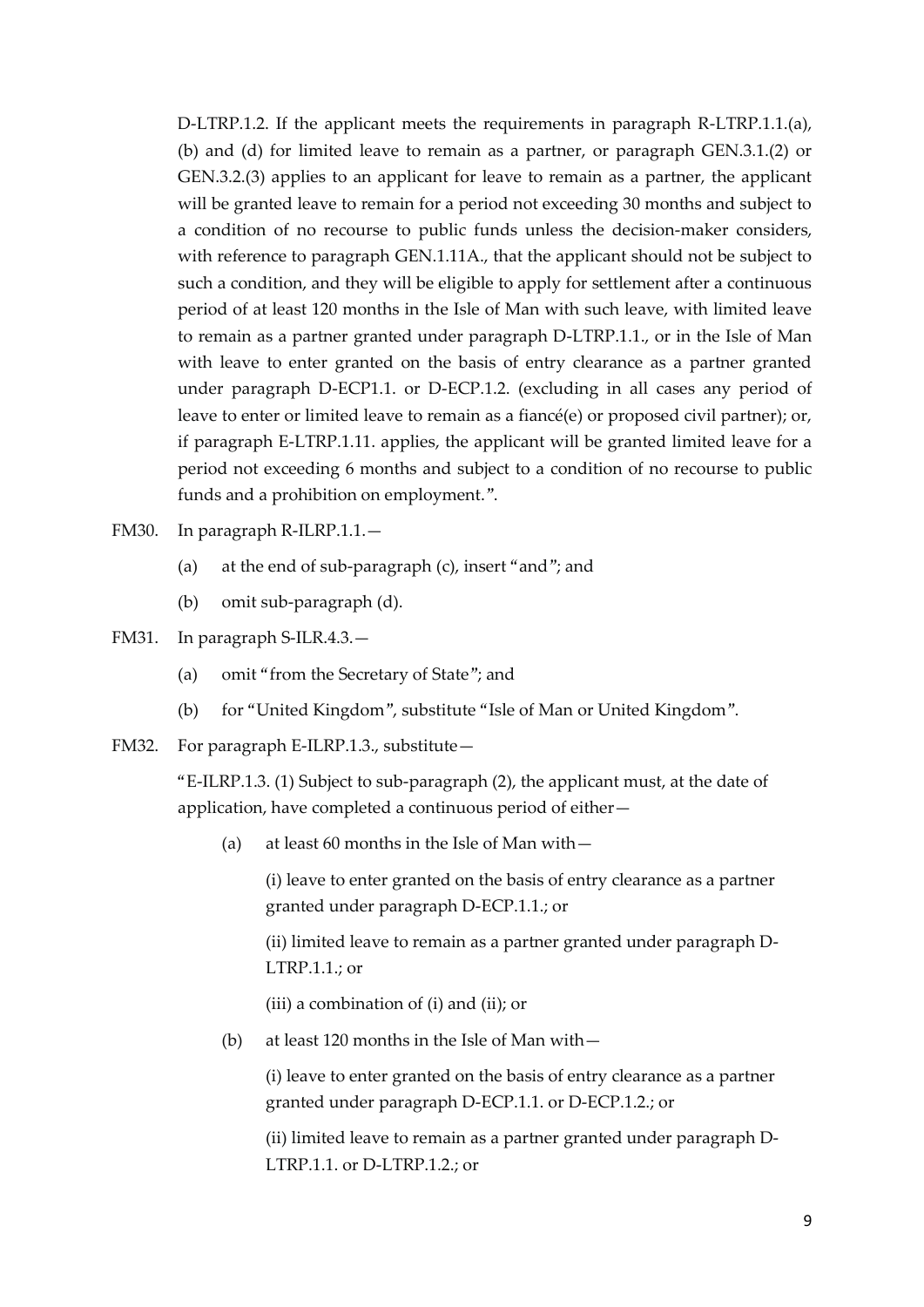(iii) a combination of (i) and (ii).

(1A) In respect of an application falling within sub-paragraph (1)(a) above, the applicant must meet all of the requirements of section E-LTRP: Eligibility for leave to remain as a partner (except that paragraph E-LTRP.1.2. cannot be met on the basis set out in sub-paragraph (c) of that paragraph, and in applying paragraph E-LTRP.3.1.(b)(ii) delete the words "2.5 times").

(1B) In respect of an application falling within sub-paragraph  $(1)(b)$  above –

- (a) the applicant must meet all of the requirements of paragraphs E-LTRP.1.2.-1.12. (except that paragraph E-LTRP.1.2. cannot be met on the basis set out in sub-paragraph (c) of that paragraph) and E-LTRP.2.1. - 2.2.; and
- (b) paragraph EX.1. must apply.

(2) In calculating periods of leave for the purposes of sub-paragraph (1) above, any period of leave to enter or limited leave to remain as a fiancé(e) or proposed civil partner will be excluded.".

FM33. For sub-paragraph EX.1.(ii), substitute—

"(ii) taking into account their best interests as a primary consideration, it would not be reasonable to expect the child to leave the Isle of Man; or".

FM34. After paragraph EX.1., insert—

"EX.2. For the purposes of paragraph EX.1.(b) "insurmountable obstacles" means the very significant difficulties which would be faced by the applicant or their partner in continuing their family life together outside the Isle of Man and which could not be overcome or would entail very serious hardship for the applicant or their partner.".

- FM35. In paragraph E-DVILR.1.2., for all instances of "UK", substitute "Isle of Man".
- FM36. In paragraph E-DVILR.1.3., omit "specified".
- FM37. In paragraph E-ECC.1.6. for "be applying, or have applied", substitute "or is being granted, or has been granted,".
- FM38. In sub-paragraph E-ECC.2.1.(d), for "Immigration (EEA) Regulations 2009", substitute "EEA Regulations".
- FM39. In paragraph E-ECC.2.2., for "EECC. 2.1.", substitute "E-ECC.2.1.".
- FM40. In sub-paragraph E-ECC.2.3.(b), omit "specified".
- FM41. In paragraph E-EEC.2.4.—
	- (a) rename the paragraph "E-ECC.2.4."; and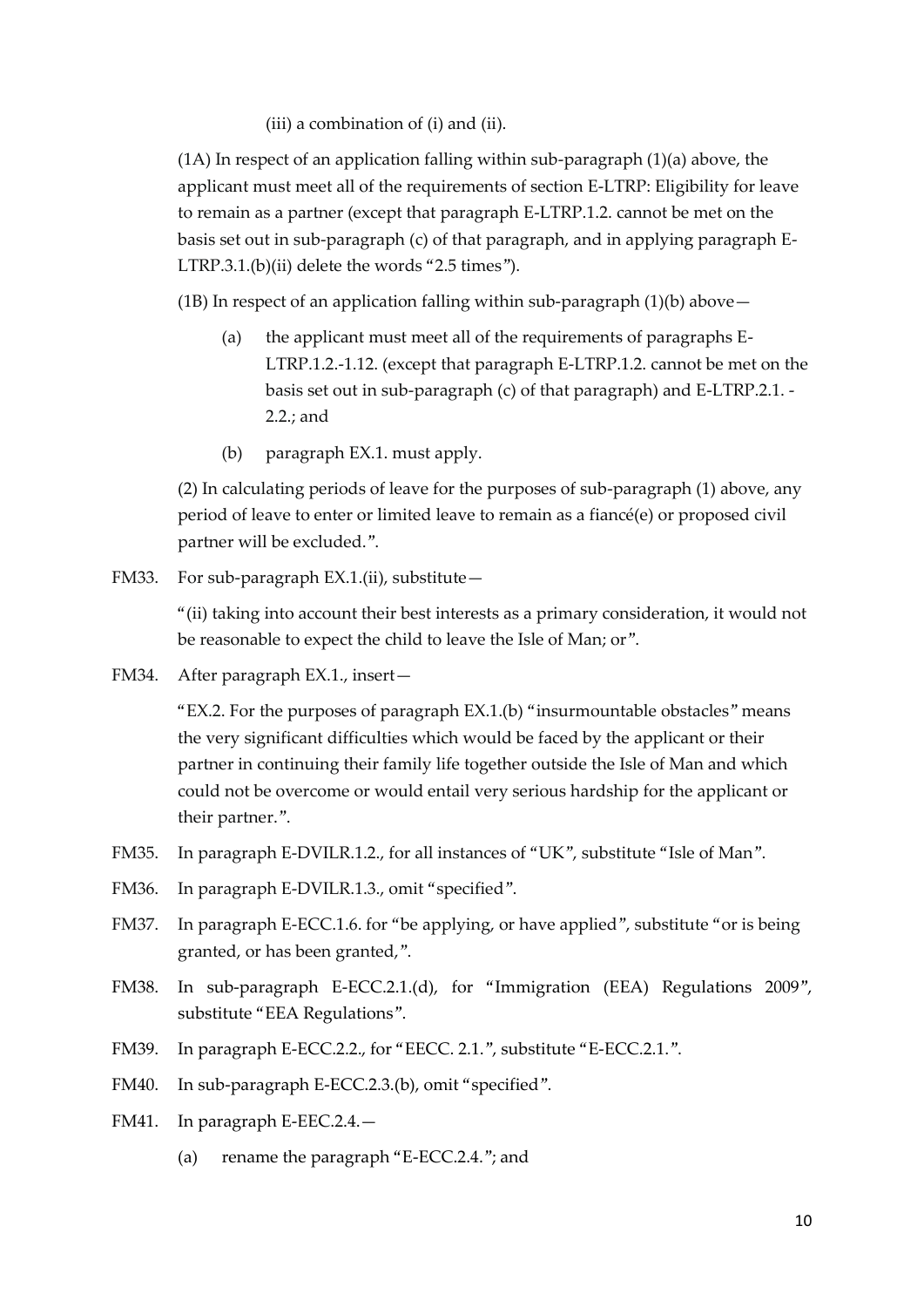- (b) omit "specified".
- FM42. In paragraph D-ECC.1.1., for "and subject to a condition of no recourse to public funds", substitute "and will be subject to the same conditions in respect of recourse to public funds as that parent".
- FM43. In the second occurrence of sub-paragraph R-LTRC.1.1. $(d)(ii)$ 
	- (a) renumber the sub-paragraph "(iii)"; and
	- (b) for "D-LTRP.1.2. or D-LTRPT.1.2.", substitute "D-LTRP.1.2., D-ILRP.1.2., D-LTRPT.1.2. or D-ILRPT.1.2.".
- FM44. In the second occurrence of sub-paragraph E-LTRC.2.1.(c), for "Immigration (EEA) Regulations2009", substitute "EEA Regulations".
- FM45. In paragraph E-LTRC.2.2., for "ELTRC. 2.1.", substitute "E-LTRC.2.1.".
- FM46. In sub-paragraph E-LTRC.2.3.(b), omit "specified".
- FM47. For paragraph "E-LTRC2.4.", rename the paragraph "E-LTRC.2.4.".
- FM48. In paragraph D-LTRC.1.1., for ", and if the applicant's parent is granted indefinite leave to remain the applicant will be granted indefinite leave to remain.", substitute ". To qualify for indefinite leave to remain as a child of a person with indefinite leave to remain as a partner or parent, the applicant must meet the requirements of paragraph 298 of these rules.".
- FM49. In paragraph E-ECPT.2.4.—
	- (a) for sub-paragraphs (a)(i) and (ii), substitute  $-$ 
		- "(i) sole parental responsibility for the child; or
		- (ii) direct access (in person) to the child, as agreed with the parent or carer with whom the child normally lives or as ordered by a court in the Isle of Man; and"; and
	- (b) in sub-paragraph E-ECPT.2.4.(b), omit "specified".
- FM50. In paragraph E-ECPT.3.1., omit "specified".
- FM51. In paragraph E-ECPT.3.2., omit "specified".
- FM52. For paragraphs D-ECPT.1.1. and D-ECPT.1.2., substitute—

"D-ECPT.1.1. If the applicant meets the requirements for entry clearance as a parent (except where paragraph GEN.3.2.(3) applies), the applicant will be granted entry clearance for an initial period not exceeding 33 months, and subject to a condition of no recourse to public funds, and they will be eligible to apply for settlement after a continuous period of at least 60 months in the Isle of Man with leave to enter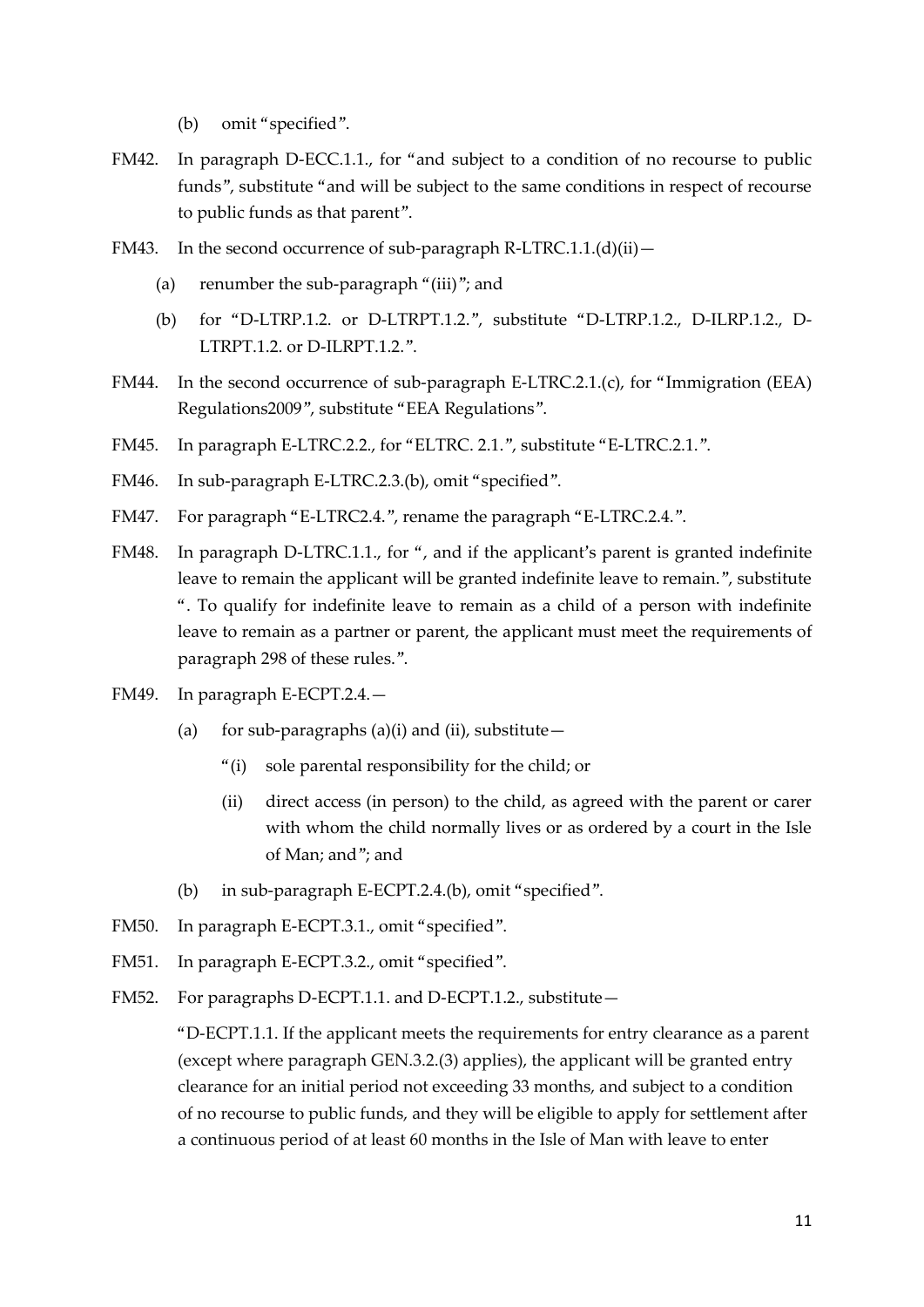granted on the basis of such entry clearance or with limited leave to remain as a parent granted under paragraph D-LTRPT.1.1.

D-ECPT.1.2. If paragraph GEN.3.2.(3) applies to an applicant for entry clearance as a parent, the applicant will be granted entry clearance for an initial period not exceeding 33 months, and subject to a condition of no recourse to public funds unless the decision-maker considers, with reference to paragraph GEN.1.11A., that the person should not be subject to such a condition, and they will be eligible to apply for settlement after a continuous period of at least 120 months in the Isle of Man with leave to enter granted on the basis of such entry clearance or of entry clearance granted under paragraph D-ECPT.1.1. or with limited leave to remain as a parent granted under paragraph D-LTRPT.1.1. or D-LTRPT.1.2.

D-ECPT.1.3. If the applicant does not meet the requirements for entry clearance as a parent, the application will be refused.".

- FM53. In sub-paragraph R-LTRPT.1.1.(d)(ii), for "E-LTRPT.3.1.", substitute "E-LTRPT.3.1.- 3.2.; and".
- FM54. In paragraph E-LTRPT.2.4.—
	- (a) for sub-paragraphs (a)(i) and (ii), substitute  $-$ 
		- "(i) sole parental responsibility for the child; or
		- (ii) direct access (in person) to the child, as agreed with the parent or carer with whom the child normally lives or as ordered by a court in the Isle of Man; and"; and
	- (b) in sub-paragraph (b), omit "specified".
- FM55. In paragraph E-LTRPT.3.2., omit "or UK".
- FM56. In paragraph E-LTRPT.4.1., omit "specified".
- FM57. In paragraph E-LTRPT.4.2., omit "specified".
- FM58. In sub-paragraph E-LTRPT.5.1A.—
	- (a) in sub-paragraph (i), for E-LTRPT.5.1.(b) or E-LTRP.4.1.(b)", substitute "E-ECP.4.1.(b), E-LTRP.4.1.(b), E-ECPT.4.1.(b) or E-LTRPT.5.1.(b)".
	- (b) at the end of sub-paragraph  $(iii)(d)$ , insert-

 $\mathcal{C}_{\mathcal{I}}$ 

unless paragraph EX.1. applies.".

FM59. For paragraphs D-LTRPT.1.1 and D-LTRPT.1.2., substitute—

"D-LTRPT.1.1. If the applicant meets the requirements in paragraph R-LTRPT.1.1.(a) to (c) for limited leave to remain as a parent the applicant will be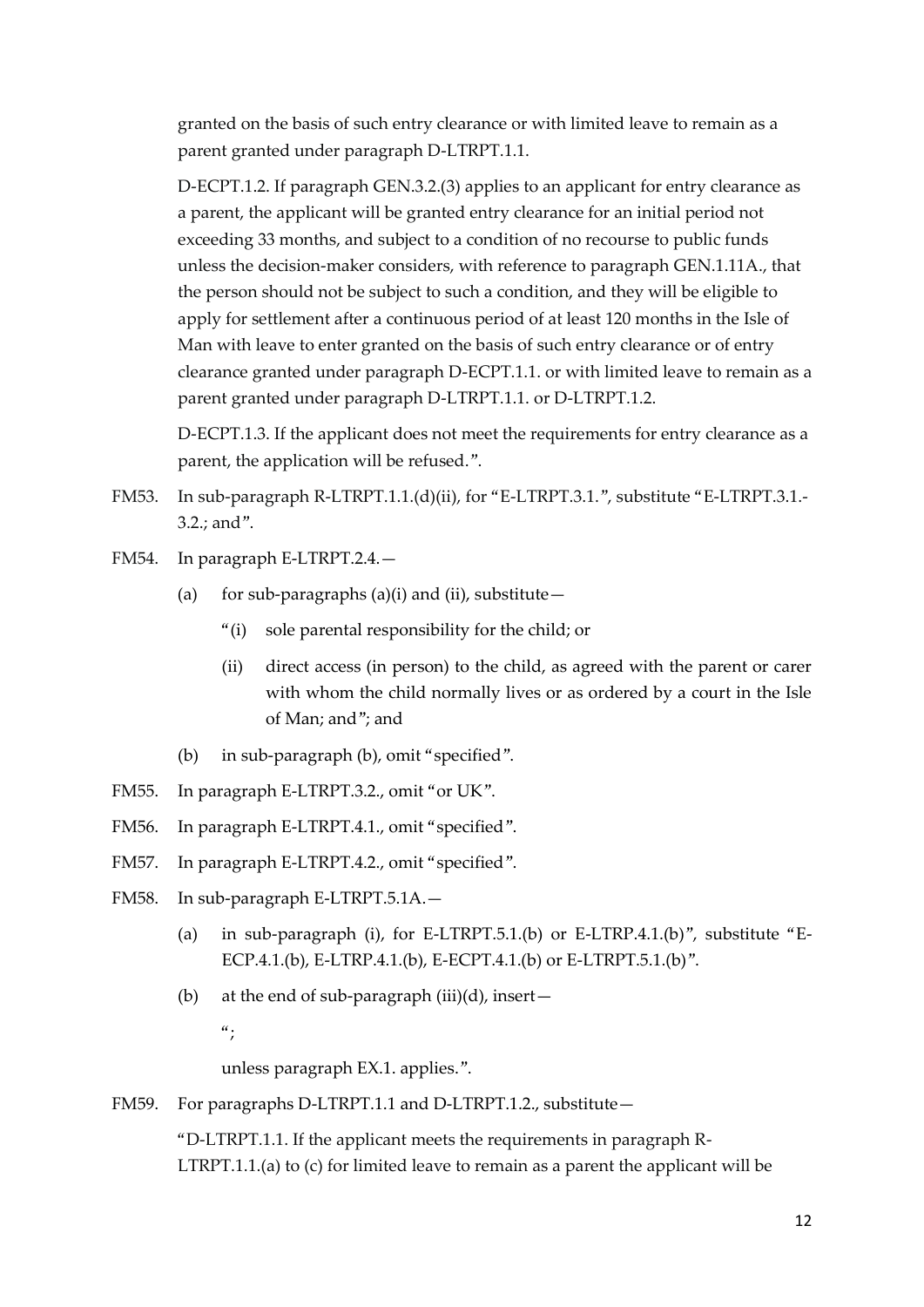granted limited leave to remain for a period not exceeding 30 months, and subject to a condition of no recourse to public funds, and they will be eligible to apply for settlement after a continuous period of at least 60 months with such leave or in the Isle of Man with leave to enter granted on the basis of entry clearance as a parent granted under paragraph D-ECPT.1.1.

D-LTRPT.1.2. If the applicant meets the requirements in paragraph R-LTRPT.1.1.(a), (b) and (d) for limited leave to remain as a parent, or paragraph GEN.3.2.(3) applies to an applicant for leave to remain as a parent, the applicant will be granted leave to remain for a period not exceeding 30 months and subject to a condition of no recourse to public funds unless the decision-maker considers, with reference to paragraph GEN.1.11A., that the applicant should not be subject to such a condition, and they will be eligible to apply for settlement after a continuous period of at least 120 months in the Isle of Man with such leave, with limited leave to remain as a parent granted under paragraph D-LTRPT.1.1., or in the Isle of Man with leave to enter granted on the basis of entry clearance as a parent granted under paragraph D-ECPT.1.1. or D-ECPT.1.2.".

- FM60. In paragraph R-ILRPT.1.1.—
	- (a) in sub-paragraph (c), after "leave to remain;" insert "and"; and
	- (b) omit sub-paragraph (d).
- FM61. For paragraph E-ILRPT.1.3., substitute—

"E-ILRPT.1.3. (1) The applicant must, at the date of application, have completed a continuous period of either—

- (a) at least 60 months in the Isle of Man with  $-$ 
	- (i) leave to enter granted on the basis of entry clearance as a parent granted under paragraph D-ECPT.1.1.; or
	- (ii) limited leave to remain as a parent granted under paragraph D-LTRPT.1.1.; or
	- (iii) a combination of  $(i)$  and  $(ii)$ ;
- or
- (b) at least 120 months in the Isle of Man with—
	- (i) leave to enter granted on the basis of entry clearance as a parent granted under paragraph D-ECPT.1.1. or D-ECPT.1.2.; or
	- (ii) limited leave to remain as a parent granted under paragraph D-LTRPT.1.1. or D-LTRPT.1.2.; or
	- (iii) a combination of (i) and (ii).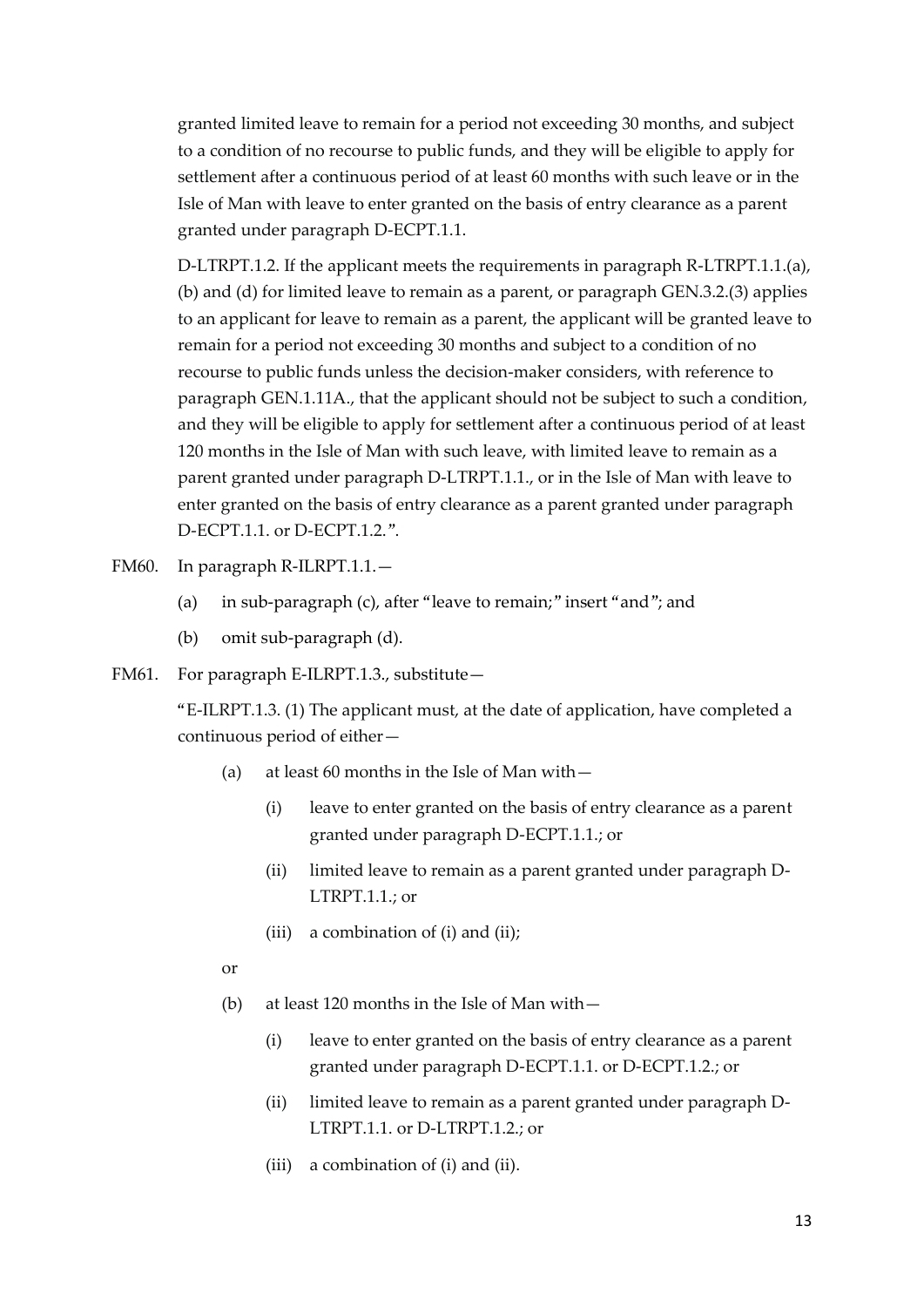- (1A) In respect of an application falling within sub-paragraph (1)(a) above, the applicant must meet all of the requirements of Section E-LTRPT: Eligibility for leave to remain as a parent.
- (1B) In respect of an application falling within sub-paragraph  $(1)(b)$  above
	- (a) the applicant must meet all of the requirements of paragraphs E-LTRPT.2.2.- 2.4. and E-LTRPT.3.1.- 3.2.; and
	- (b) paragraph EX.1. must apply.".
- FM62. In paragraph E-ECDR.3.1., omit "specified".
- FM63. In paragraph E-ILRDR.1.4., omit "specified".
- FM64. In paragraph D-ILRDR.1.2., after "adult dependent relative", insert "because".

# **Changes to Appendix FM-SE**

- FMSE1. Omit sub-paragraph D(b)(i)(cc).
- FMSE2. Omit sub-paragraph D(d)(ii).
- FMSE3. In sub-paragraph D(d), omit "The decision-maker reserves the right to request the specified original document(s) in the correct format in all cases where subparagraph (b) applies, and to refuse applications if this material is not provided as set out in sub-paragraph (b).".
- FMSE4. In paragraph A1 for "EECC. 2.1.", substitute "E-ECC.2.1.".
- FMSE5. In paragraph 1—
	- (a) in sub-paragraph (b), after the first occurrence of "accepted", insert ", except in the limited circumstances set out in paragraph 21A (and to the extent permitted by the paragraph)";
	- (b) in sub-paragraph (bb)(i), omit "original";
	- (c) in sub-paragraph  $(c)$ 
		- (i) omit "only"; and
		- (ii) for "EECP 3.2.(a) and E-ECC.2.2.(a) of Appendix FM", substitute "E-ECP.3.2.(a) and E-ECC.2.2.(a) of Appendix FM, or where paragraph 21A of this Appendix so permits";
	- (d) number the paragraph after sub-paragraph (c) "(cc)";
	- (e) in sub-paragraph (j), for "provide the original", substitute "provide the document in the original language";
	- (f) in sub-paragraph  $(j)(i)$ , omit "original"; and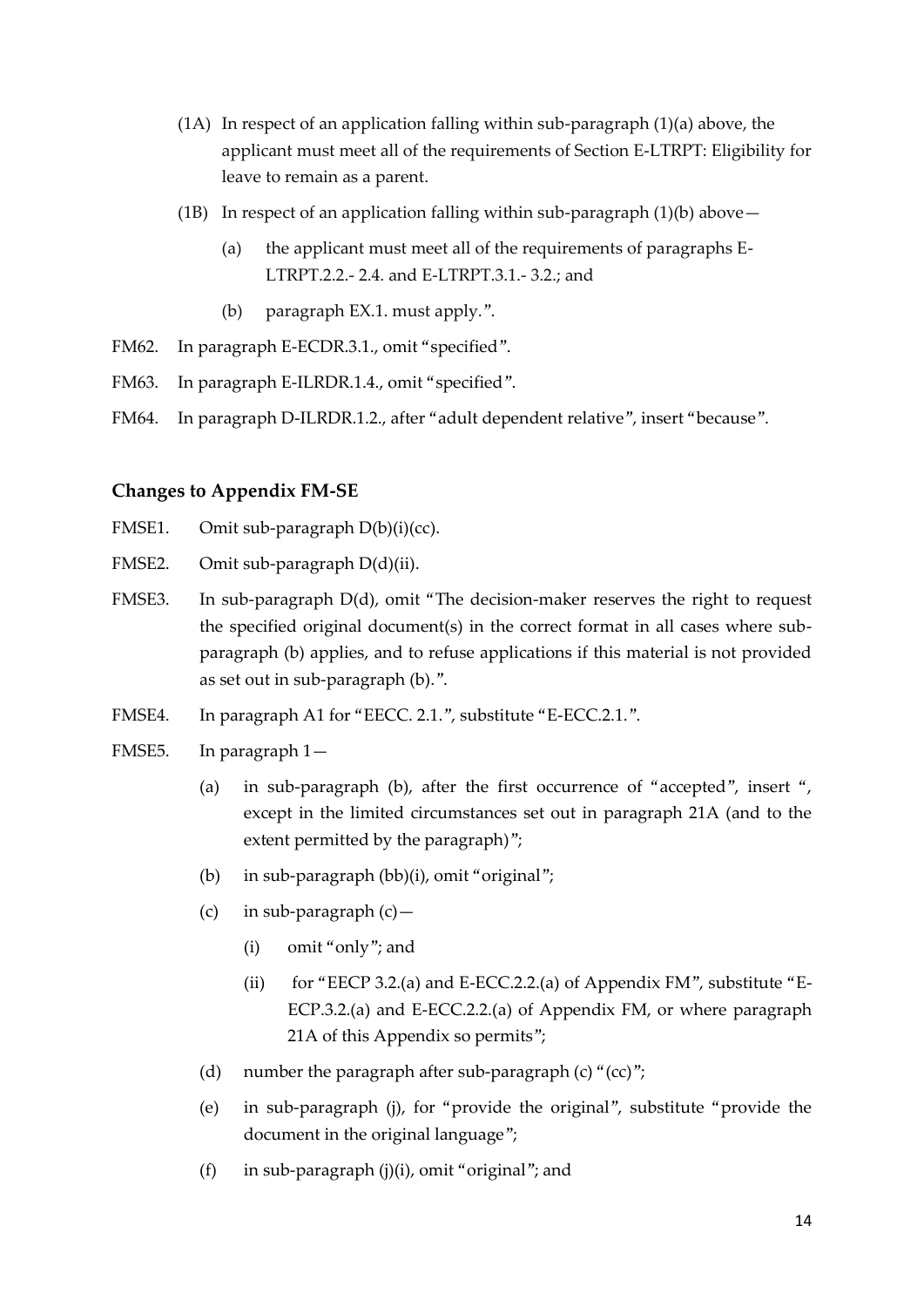- (g) in sub-paragraph (j)(ii), omit "original".
- FMSE6. In paragraph 2, after sub-paragraph (d), insert—
	- "(e) Where a person appointed as a non-executive director of a limited company based in the Isle of Man, which is not a company of the type specified in paragraph 9(a), is paid a fee instead of a salary, this income may be treated and evidenced as though it were income received for employment in that capacity.".
- FMSE7. In paragraph 4, for "EECC. 2.2.(a)", substitute "E-ECC.2.2.(a)".
- FMSE8. In sub-paragraph 5(b)(ii), after "12 months prior", insert "to the date of application or".
- FMSE9. In sub-paragraph 6(b)(i), after "6 months", insert "(and where paragraph 13(b) does not apply)".
- FMSE10. For sub-paragraph  $7(g)$ , substitute -
	- "(g) Evidence of ongoing self-employment through the provision of at least one of the following: a bank statement dated no more than three months earlier than the date of application showing transactions relating to ongoing trading, or evidence dated no more than three months earlier than the date of application of the renewal of a licence to trade or of ongoing payment of business rates, business-related insurance premiums, employer National Insurance contributions or franchise payments to the parent company.".
- FMSE11. After paragraph 8, insert—
	- "8A. In respect of prospective self-employment in the Isle of Man (for an applicant's partner or parent's partner who, in respect of paragraph E-ECP.3.2.(a) or E-ECC.2.2.(a) of Appendix FM, is in self-employment outside the Isle of Man at the date of application and is returning to the Isle of Man to continue that self-employment), one of the following must be provided, with a starting date within three months of the person's return to the Isle of Man—
		- (a) an application to the appropriate authority for a licence to trade;
		- (b) details of the purchase or rental of business premises;
		- (c) a signed employment contract or a signed contract for the provision of services; or
		- (d) a partnership or franchise agreement signed by the relevant parties to the agreement.".

FMSE12. In paragraph 9—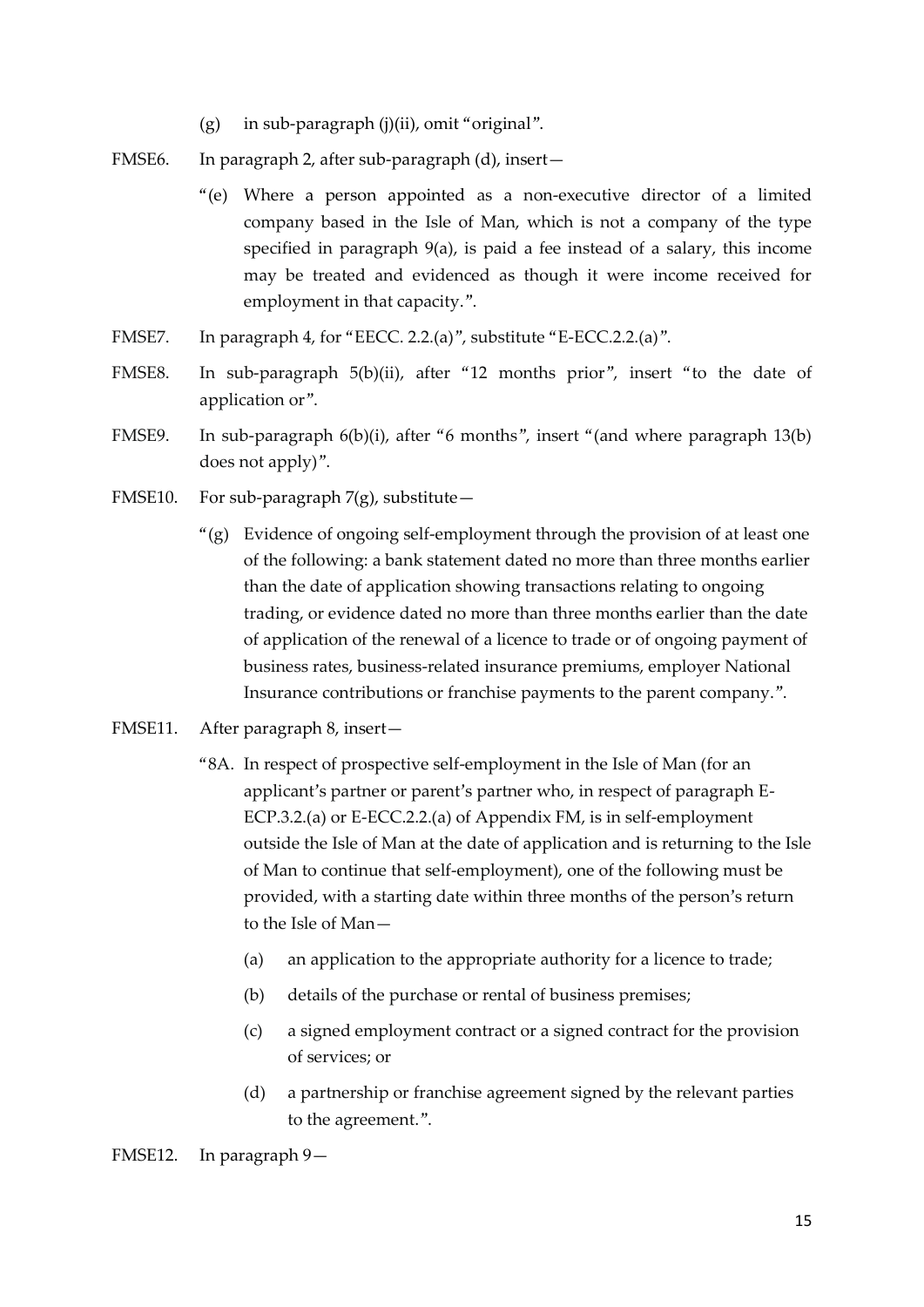- (a) for "paragraph  $9(b)-(d)$ ", substitute "paragraph  $9(b)-(e)$ ";
- (b) in sub-paragraph (b)(vii)(1), after "VAT return for the", insert "last"; and
- (c) in sub-paragraph (b)(vii)(3), omit "Original".
- FMSE13. In paragraph 10—
	- (a) in sub-paragraph (a)(ii), after "Personal bank statements for", insert "or from";
	- (b) in sub-paragraph (b)(iii), after "in the Isle of Man)", insert "or a dividend voucher showing the company and person's details with the person's net dividend amount";
	- (c) in sub-paragraph (c)(i) after "personal bank statements for", insert "or from"; and
	- (d) in sub-paragraph (d)(ii) after "personal bank statements for", insert "or from";
	- (e) in sub-paragraph (g)(i), after "12 months", insert "or for at least one full academic year";
	- (f) in sub-paragraph (h)(ii) after "personal bank statements for", insert "or from"; and
	- (g) in sub-paragraph (i)(ii), for "personal bank statements for the 12-month period", substitute "personal bank statements for or from the 12-month period".
- FMSE14. In paragraph 11A—
	- (a) in sub-paragraph (a), after "deposit or investment account", insert ", provided by a financial institution regulated by the appropriate regulatory body for the country in which that institution is operating";
	- (b) in sub-paragraph (c)(iv), after "investment account", insert "or pension account or fund"; and
	- (c) in sub-paragraph  $(d)(iv)(5)$ , for "ubparagraphs", substitute "subparagraphs".
- FMSE15. In sub-paragraph 12A(c), after "sponsor", insert ", or income from employment and/or shares in a limited company based in the Isle of Man of a type to which paragraph 9 applies,".
- FMSE16. In paragraph 13—
	- (a) after "E-LTRC.2.1. will", insert ", subject to paragraph 21A of this Appendix,";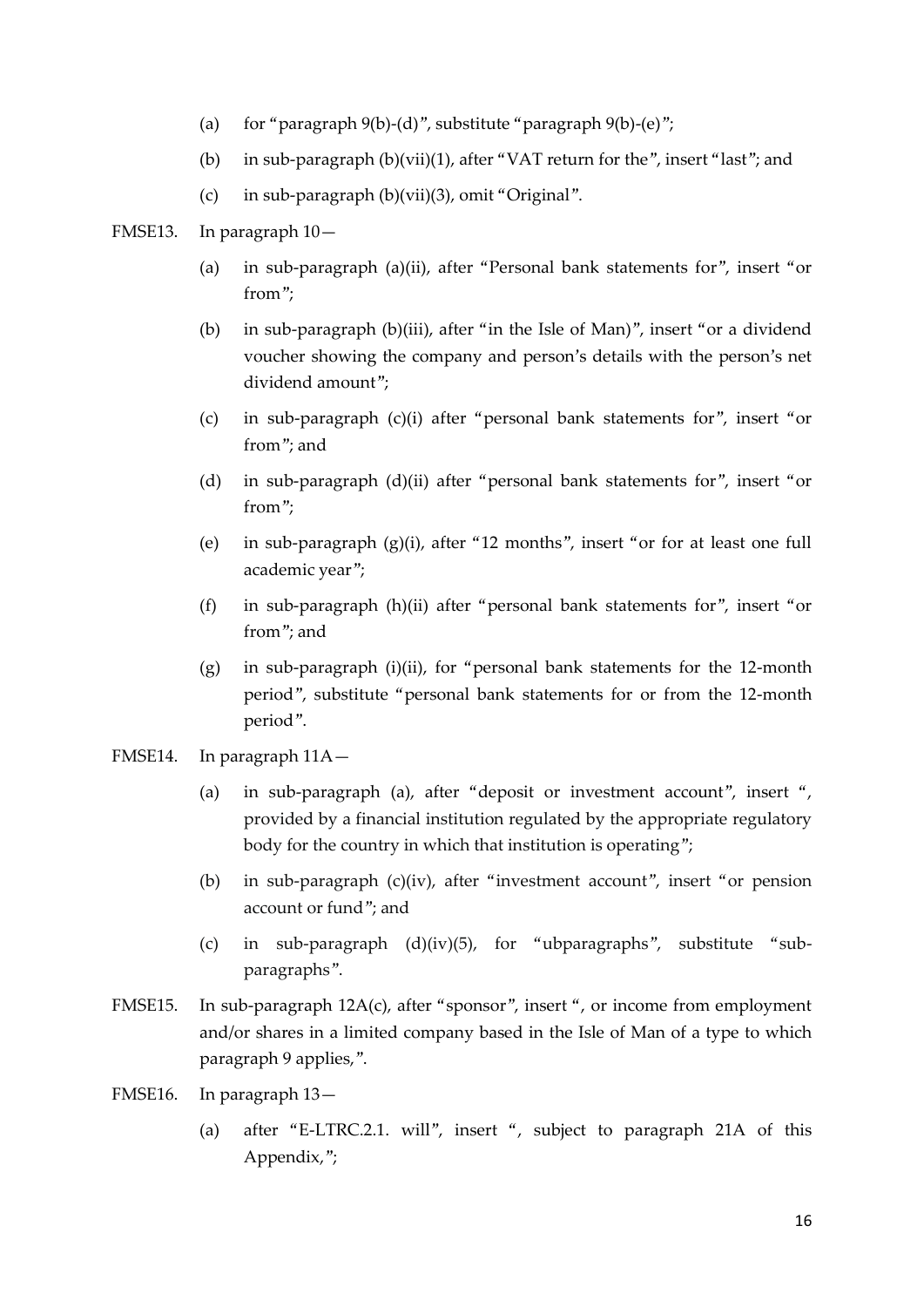- (b) in sub-paragraph (b), after "6 months", insert "(or at least 6 months but the person does not rely on paragraph 13(a))"; and
- (c) name the paragraph after sub-paragraph  $(b)(ii)$ , " $(iii)$ ".
- FMSE17. In paragraph 17, after "partnership", insert "(including where this is in the form of a profit share)".
- FMSE18. For sub-paragraph  $18(f)$ , substitute
	- "(f) For the purpose of paragraph  $13(b)(i)$ , "the gross annual salary from employment as it was at the date of application" of a person in nonsalaried employment at the date of application shall be considered to be the annual equivalent of—
		- (aa) the person's gross income from non-salaried employment in the period immediately prior to the date of application, where the employment has been held for a period of no more than one month at the date of application; or
		- (bb) the person's average gross monthly income from non-salaried employment, where the employment has been held for a period of more than one month at the date of application.".
- FMSE19. For sub-paragraph 19(b), substitute—
	- "(b) Where the self-employed person is a sole trader or is in a partnership or franchise agreement, the income will be the gross taxable profits from their share of the business in the relevant financial year(s), not including any deductable allowances, expenses or liabilities which may be applied to the gross taxable profits to establish the final tax liability.".
- FMSE20. After paragraph 21, insert—

# **"Other sources of income, financial support or funds in exceptional circumstances**

21A(1). Where paragraph GEN.3.1.(1) of Appendix FM applies, the decisionmaker is required to take into account the sources of income, financial support or funds specified in sub-paragraph (2).

(2) Subject to sub-paragraphs (3) to (8), the following sources of income, financial support or funds will be taken into account (in addition to those set out in, as appropriate, paragraph E-ECP.3.2., E-LTRP. 3.2., E-ECC.2.2. or E-LTRC.2.2. of Appendix FM)—

(a) a credible guarantee of sustainable financial support to the applicant or their partner from a third party;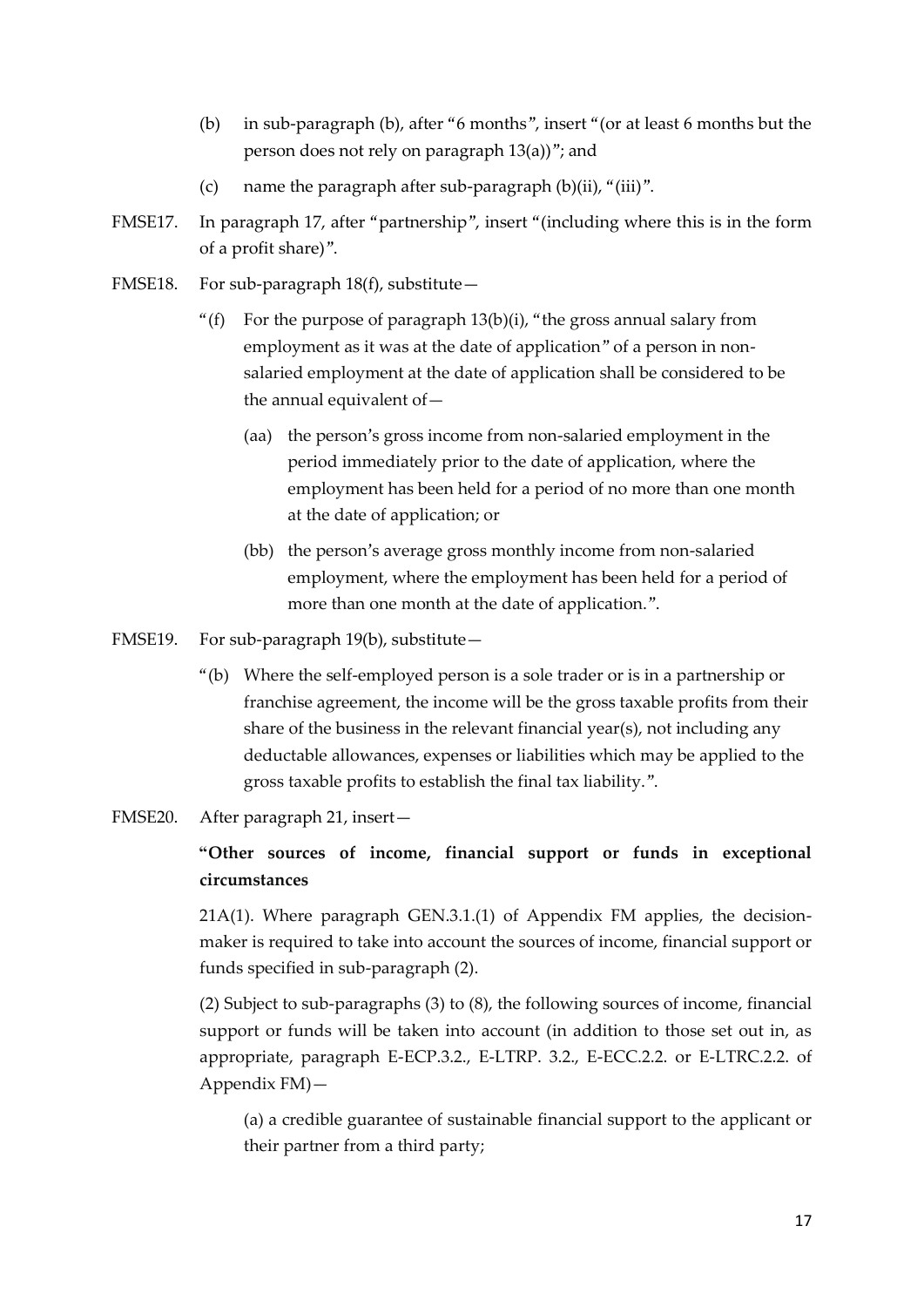(b) credible prospective earnings from the sustainable employment or selfemployment of the applicant or their partner; or

(c) any other credible and reliable source of income or funds for the applicant or their partner, which is available to them at the date of application or which will become available to them during the period of limited leave applied for.

(3) Where the applicant is a child  $-$ 

(a) other references in this paragraph to "applicant" mean the "applicant's parent" under paragraph E-ECC.1.6. or E-LTRC.1.6. of Appendix FM; and

(b) references in this paragraph to "partner" refer to the "applicant's parent's partner" under those paragraphs.

(4) The onus is on the applicant to satisfy the decision-maker of the genuineness, credibility and reliability of the source of income, financial support or funds relied upon, on the basis of the information and evidence provided, having regard (in particular, but without limitation) to the factors set out below.

(5) The source of income, financial support or funds must not be a loan, unless evidence submitted with the application shows that—

(a) the source is a mortgage on a residential or commercial property in the Isle of Man or overseas which at the date of application is owned by the applicant, their partner or both, or by the third party to whom subparagraph (2)(a) refers;

(b) the mortgage is provided by a financial institution regulated by the appropriate regulatory body for the country in which that institution is operating; and

(c) the mortgage payments are reasonably affordable by the person(s) responsible for them and are likely to remain so for the period of limited leave applied for.

(6) Any cash savings or any current financial investment or product relied upon by the applicant under sub-paragraph (2)(c) must at the date of application be in the name(s), and under the control, of the applicant, their partner or both.

(7) Any cash savings relied upon by the applicant must enable the financial requirement in paragraph E-ECP.3.1.(b), E-LTRP.3.1.(b), E-ECC.2.1.(b) or E-LTRC.2.1.(b) of Appendix FM (as applicable) to be met, except that the criteria in sub-paragraph (8)(c) apply in place of the requirements in paragraphs 11 and 11A of this Appendix.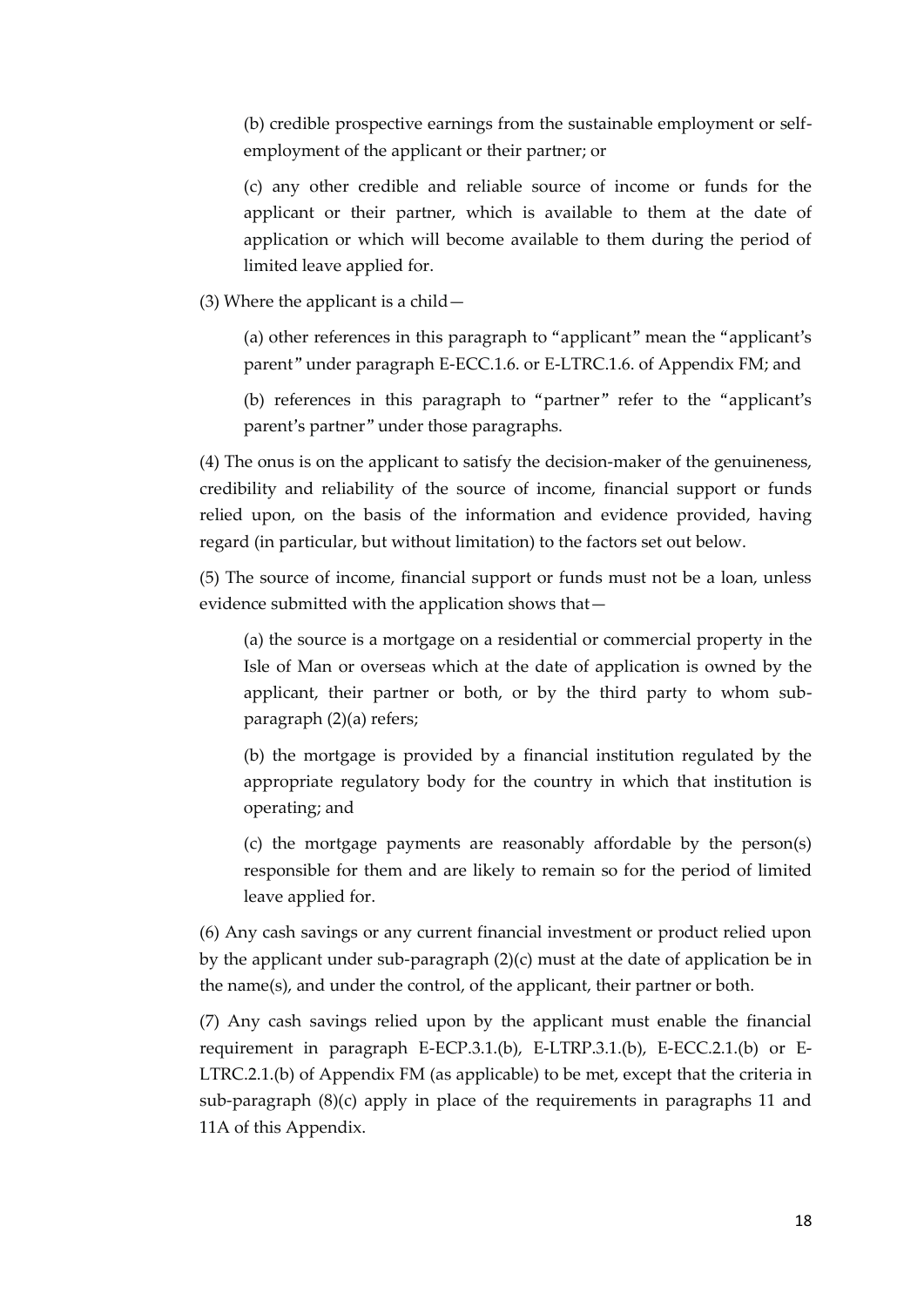(8) In determining the genuineness, credibility and reliability of the source of income, financial support or funds relied upon under sub-paragraph (2), the decision-maker will take into account all the information and evidence provided, and will consider (in particular)—

(a) in respect of a guarantee of sustainable financial support from a third party—

(i) whether the applicant has provided verifiable documentary evidence from the third party in question of their guarantee of financial support;

(ii) whether that evidence is signed, dated and witnessed or otherwise independently verified;

(iii) whether the third party has provided sufficient evidence of their general financial situation to enable the decision-maker to assess the likelihood of the guaranteed financial support continuing for the period of limited leave applied for;

(iv) whether the third party has provided verifiable documentary evidence of the nature, extent and duration of any current or previous financial support which they have provided to the applicant or their partner;

(v) the extent to which this source of financial support is relied upon by the applicant to meet the financial requirement in paragraph E-ECP.3.1., E-LTRP.3.1., E-ECC.2.1. or E-LTRC.2.1. of Appendix FM (as applicable); and

(vi) the likelihood of a change in the third party's financial situation or in their relationship with the applicant or the applicant's partner during the period of limited leave applied for.

(b) in respect of prospective earnings from sustainable employment or selfemployment of the applicant or their partner—

(i) whether, at the date of application, a specific offer of employment has been made, or a clear basis for self-employment exists. In either case, such employment or self-employment must be expected to commence within three months of the applicant's arrival in the Isle of Man (if the applicant is applying for entry clearance) or within three months of the date of application (if the applicant is applying for leave to remain);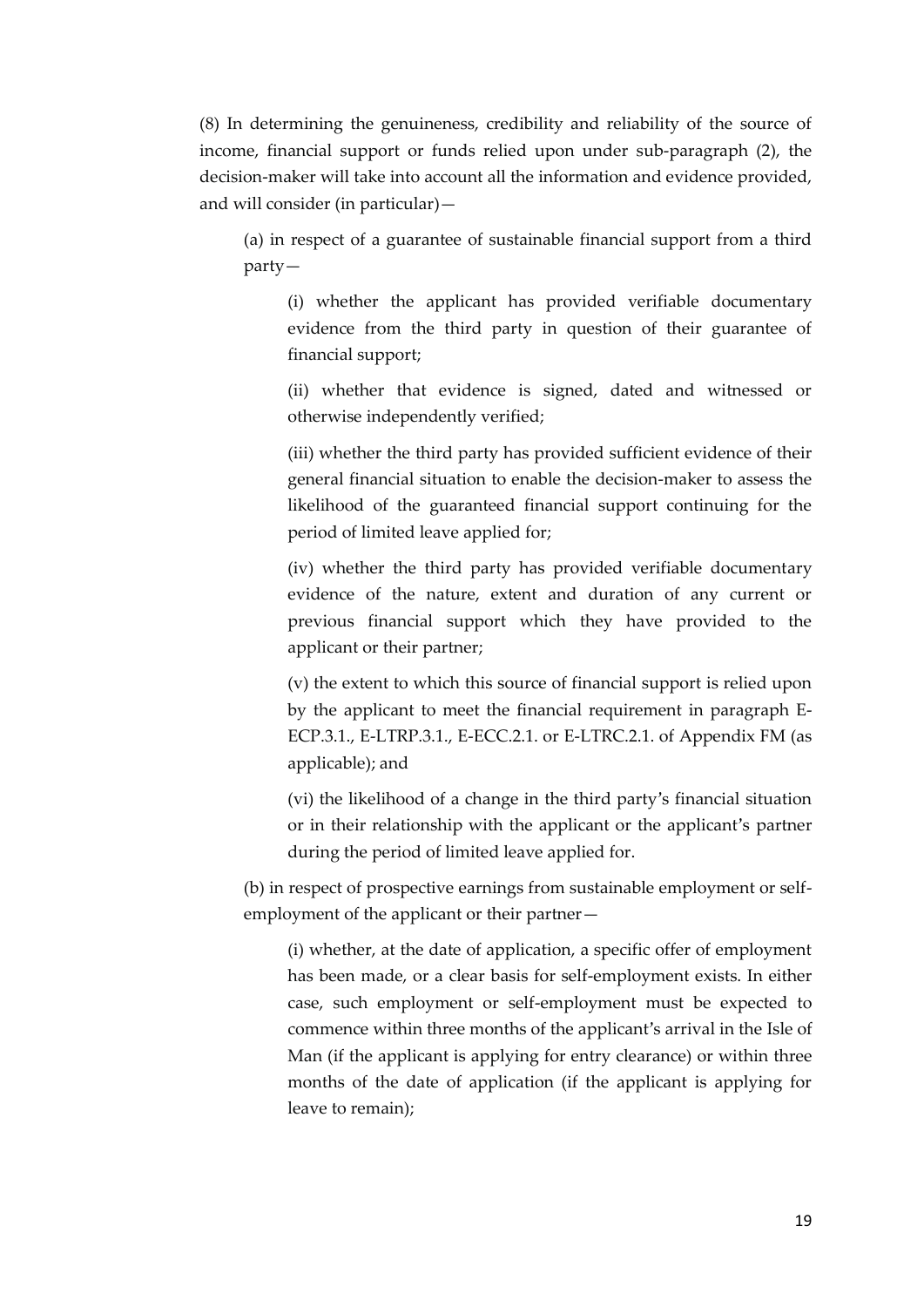(ii) whether the applicant has provided verifiable documentary evidence of the offer of employment or the basis for selfemployment, and, if so, whether that evidence—

(aa) is on the headed notepaper of the company or other organisation offering the employment, or of a company or other organisation which has agreed to purchase the goods or services of the applicant or their partner as a self-employed person;

(bb) is signed, dated and witnessed or otherwise independently verified;

(cc) includes (in respect of an offer of employment) a signed or draft contract of employment;

(dd) includes (in respect of self-employment) any of a signed or draft contract for the provision of goods or services; a signed or draft partnership or franchise agreement; an application to the appropriate authority for a licence to trade; or details of the agreed or proposed purchase or rental of business premises;

(iii) whether, in respect of an offer of employment in the Isle of Man, the applicant has provided verifiable documentary evidence—

(aa) of a relevant employment advertisement and employment application;

(bb) of the hours to be worked and the rate of gross pay, which that evidence must establish equals or exceeds the Isle of Man Minimum Wage (as applicable, given the age of the person to be employed) and equals or exceeds the going rate for such work in the Isle of Man; and

(cc) which enables the decision-maker to assess the reliability of the offer of employment, including in light of the total size of the workforce and the turnover (annual gross income or sales) of the relevant company or other organisation;

(iv) whether the applicant has provided verifiable documentary evidence that at the date of application, the person to be employed or self-employed is in, or has recently been in, sustained employment or self-employment of the same or a similar type, of the same or a similar level of complexity and at the same or a similar level of responsibility;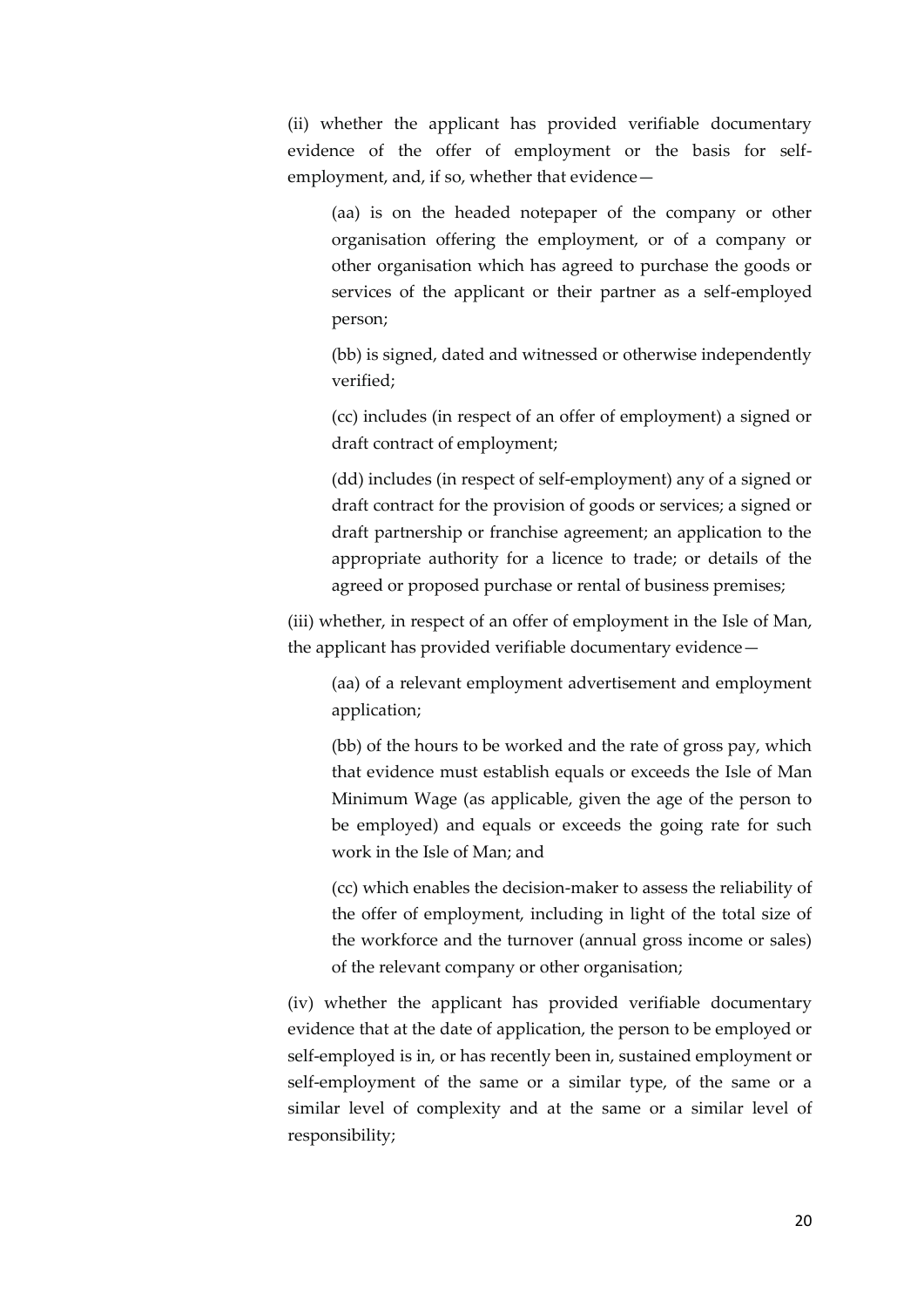(v) whether the applicant has provided verifiable documentary evidence that the person to be employed or self-employed has relevant professional, occupational or educational qualifications and that these are recognised in the Isle of Man;

(vi) whether the applicant has provided verifiable documentary evidence that the person to be employed or self-employed has the level of English language skills such prospective employment or selfemployment is likely to require;

(vii) the extent to which this source of income is relied upon by the applicant to meet the financial requirement in paragraph E-ECP.3.1., E-LTRP.3.1., E-ECC.2.1. or E-LTRC.2.1. of Appendix FM (as applicable); and

(viii) where an offer of employment is relied upon, and where the proposed employer is a family member or friend of the applicant or their partner, the likelihood of a relevant change in that relationship during the period of limited leave applied for.

(c) in respect of any other credible and reliable source of income or funds for the applicant or their partner—

(i) whether the applicant has provided verifiable documentary evidence of the source;

(ii) whether that evidence is provided by a financial institution regulated by the appropriate regulatory body for the country in which that institution is operating, and is signed, dated and witnessed or otherwise independently verified;

(iii) where the income is or the funds are based on, or derived from, ownership of an asset, whether the applicant has provided verifiable documentary evidence of its current or previous ownership by the applicant, their partner or both;

(iv) whether the applicant has provided sufficient evidence to enable the decision-maker to assess the likelihood of the source of income or funds being available to them during the period of limited leave applied for; and

(v) the extent to which this source of income or funds is relied upon by the applicant to meet the financial requirement in paragraph E-ECP.3.1., E-LTRP.3.1., E-ECC.2.1. or E-LTRC.2.1. of Appendix FM (as applicable).".

FMSE21. In sub-paragraph 29(b), after "passport", insert "or travel document".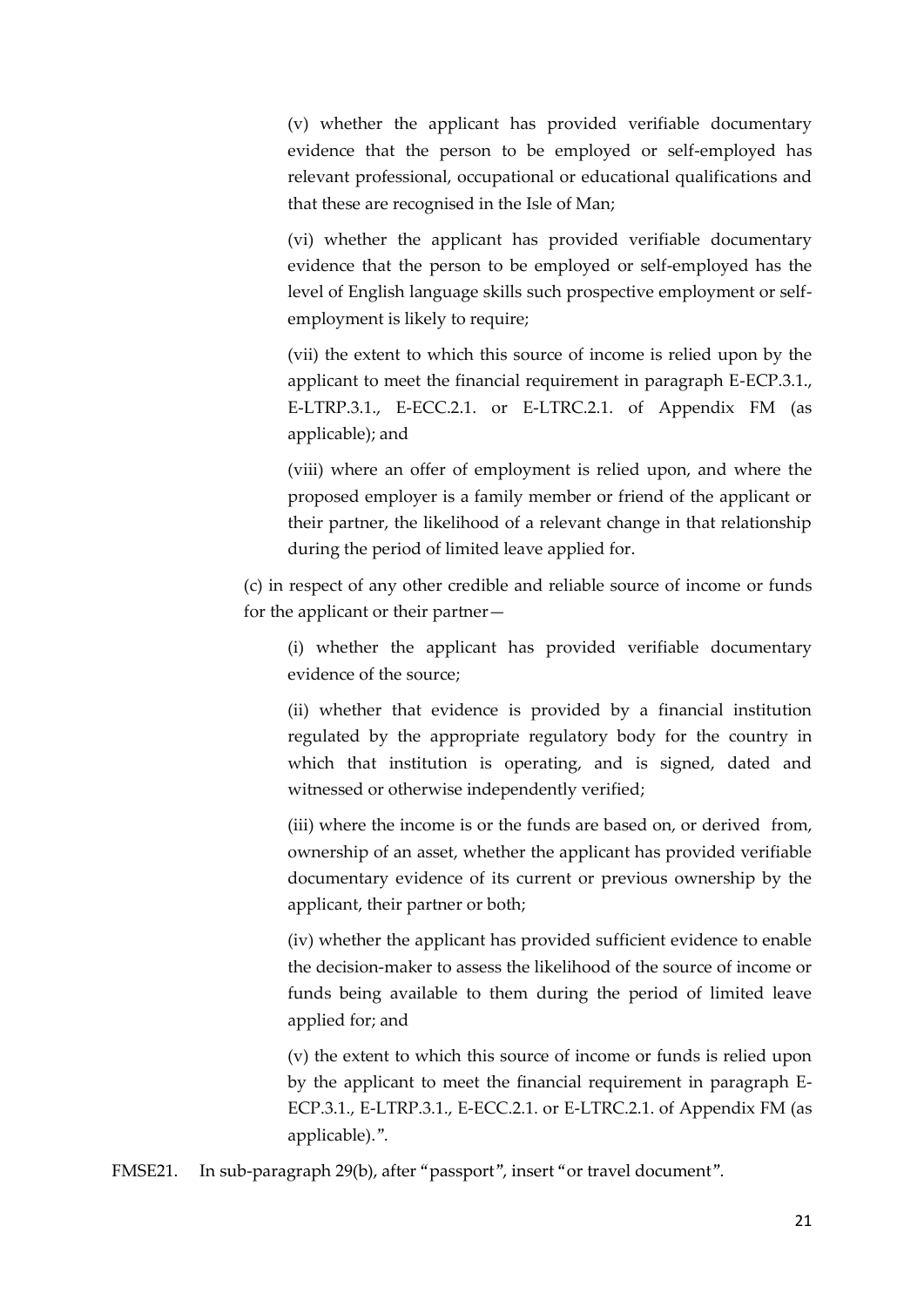### FMSE22. In paragraph 31—

- (a) in sub-paragraph (b)(i), omit "original";
- (b) in sub-paragraph (b)(i)(4), omit "Page 63 of 70";
- (c) in sub-paragraph  $(b)(i)(5)$ , omit "original";
- (d) in sub-paragraph (b)(ii), omit "original";
- (e) in sub-paragraph  $(b)(ii)(5)$ , omit " an original"; and
- (f) in sub-paragraph (c), for "an original", substitute "a".
- FMSE23. In sub-paragraph 32B(b), for "the document and the applicant must provide", substitute "the test certificate or result and require the applicant to provide".

## **MADE 18 December 2019**

## **HOWARD QUAYLE** *Minister for the Cabinet Office*